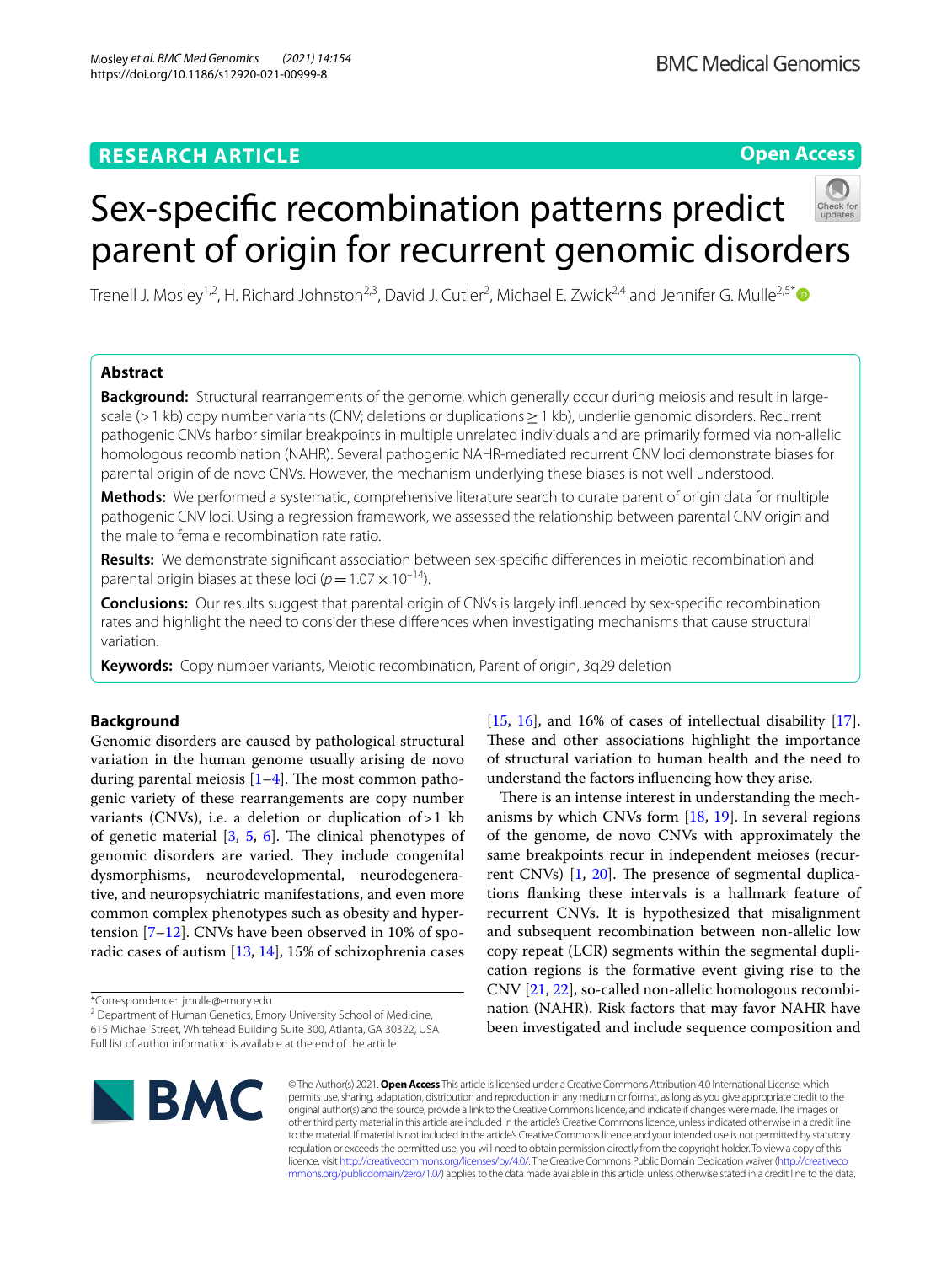orientation of the LCRs themselves [[21](#page-8-9), [23](#page-8-11)] as well as the presence of inversions at the locus [[24](#page-8-12), [25\]](#page-8-13).

Parental sex bias for the origin of recurrent de novo CNVs remains unexplained. De novo deletions at the 16p11.2 and 17q11.2 loci are more likely to arise on maternally inherited chromosomes [\[26–](#page-8-14)[29\]](#page-8-15). Deletions at the 22q11.2 locus show a slight maternal bias as well [[30\]](#page-8-16). In contrast, deletions at the 5q35.3 locus (Sotos syndrome [MIM: 117550]) display a paternal origin bias [\[31](#page-8-17), [32\]](#page-8-18). Deletions at the 7q11.23 locus (Williams syndrome [MIM: 194050]) do not show a bias in parental origin [[24\]](#page-8-12). While it has been suggested that sex-specific recombination rates might infuence sex biases in NAHR [\[26](#page-8-14)], this hypothesis has not been formally tested.

The majority of recurrent CNVs are thought to form during meiosis when homologous chromosomes align and synapse during prophase I [\[33](#page-8-19)]. It is well established that meiosis difers signifcantly between males and females. In males, spermatagonia continuously divide and complete meiosis throughout postpubescent life with all four products of meiosis resulting in gametes. In contrast, in human females, oogonia are established in fetal life and enter into an extended period of prolonged stasis in prophase I of meiosis until they complete meiosis upon ovulation and fertilization [[34](#page-8-20)]. Additionally, in female meiosis, only one of four products of meiosis result in a gamete. Sexual dimorphism in meiosis extends to the patterns and processes of recombination during meiosis [[33\]](#page-8-19). Here we seek to ask whether local sex-specific rates in meiotic recombination can predict the parental bias for the origin of recurrent de novo CNVs.

#### **Methods**

#### <span id="page-1-0"></span>**Parent of origin determination**

#### *Literature search and parental origin data curation*

For this analysis, we considered the 55 known genomic disorder CNV loci described in Coe et al. [[7\]](#page-7-5). A locus was eligible for inclusion in the current analysis if it is fanked by LCRs, i.e. mediated by NAHR, and not imprinted ( $n=38$  eligible loci). For each of these 38 loci, we performed a systematic PubMed search to identify published data on parental origin. Studies were admitted to this paper's analysis when the following criteria were met: (1) the study detailed parent of origin data for one of the 38 eligible NAHR-mediated loci as designated by Coe et al. [[7\]](#page-7-5), (2) the authors of the study interrogated the entire canonical CNV interval to confrm the presence of a deletion or duplication in the patients, (3) the authors determined the investigated CNVs were de novo, and (4) the study clearly treated monozygotic twins as one meiotic event and not two (Additional fle [1](#page-7-6): Supplemental Methods, Additional fle [2:](#page-7-7) Table S1, and Additional file [3:](#page-7-8) Table S2). The literature search led to a manual review of 1268 papers, out of which we identifed 77 manuscripts across 24 loci with suitable data for analysis: 1q21.1 [[35–](#page-8-21)[39](#page-8-22)], 1q21.1 TAR [[40\]](#page-8-23), 2q13 [\[37](#page-8-24)], 3q29 [[37](#page-8-24)[–42](#page-8-25)], 5q35 [[31](#page-8-17), [32](#page-8-18)], 7q11.23 [[24,](#page-8-12) [40](#page-8-23), [43](#page-8-26)[–54](#page-9-0)], 8p23.1 [[55,](#page-9-1) [56](#page-9-2)], 11q13.2q13.4 [\[57](#page-9-3)], 15q13.3 [[38,](#page-8-27) [40](#page-8-23), [58](#page-9-4)], 15q24 (AC, AD, BD, and BE intervals) [\[59–](#page-9-5)[64\]](#page-9-6), 15q25.2 [[65–](#page-9-7)[67\]](#page-9-8),16p11.2 [\[26](#page-8-14), [37](#page-8-24), [40](#page-8-23), [68](#page-9-9)[–70\]](#page-9-10), distal 16p11.2 [[37](#page-8-24), [38,](#page-8-27) [70\]](#page-9-10), 16p11.2p12.1 [\[71](#page-9-11)], 16p31.11 [\[37](#page-8-24)], 17p11.2 [[72–](#page-9-12) [76\]](#page-9-13), 17q11.2 [\[28,](#page-8-28) [29](#page-8-15), [77\]](#page-9-14), 17q12 [\[37](#page-8-24), [38,](#page-8-27) [78](#page-9-15)], 17q21.31 [[19](#page-8-7), [25,](#page-8-13) [67,](#page-9-8) [79](#page-9-16)[–84\]](#page-9-17), 17q23.1q23.2 [\[69](#page-9-18), [85](#page-9-19)] and 22q11.2 [[30](#page-8-16), [43,](#page-8-26) [53](#page-9-20), [86](#page-9-21)[–102](#page-10-0)] (Table [1\)](#page-2-0). For the remaining 14 loci, no published parent of origin data could be identifed. At the 3q29 locus, we generated new data to determine the parent of origin for de novo events [\(http://genome.emory.](http://genome.emory.edu/3q29/) [edu/3q29/](http://genome.emory.edu/3q29/)).

#### *Determination of parental origin for 3q29 deletion*

*Study subject recruitment* This study was approved by Emory University's Institutional Review Board (IRB00064133). Individuals with a clinically confrmed diagnosis of 3q29 deletion were ascertained through the internet-based 3q29 registry ([https://3q29deletion.patie](https://3q29deletion.patientcrossroads.org/) [ntcrossroads.org/](https://3q29deletion.patientcrossroads.org/)) as previously described [[103\]](#page-10-1). Blood samples were obtained from 14 families. SNP genotyping was performed on 12 of the 14 families (10 full trios, 2 mother–child pairs) using the Illumina GSA-24 v 3.0 array. For 2 full trios (6 samples), parent of origin was determined from whole-genome sequence data on Illumina's NovaSeq 6000 platform. Quality control was performed with PLINK 1.9 [[104](#page-10-2)] and our custom pipeline (Additional fle [1](#page-7-6): Supplemental Methods).

*Parental origin analysis* Parental origin of the 3q29 deletion was determined for all 14 families using PLINK 1.9 [\[104](#page-10-2)]. SNPs located within the 3q29 deletion region (chr3:196029182–197617792; hg38) were isolated for analysis and the pattern of Mendelian errors (MEs) were analyzed. The parent with the most MEs was considered the parent of origin for the 3q29 deletion (Additional file  $1$ : Supplemental Methods). The mean age of fathers in our 3q29 cohort was collected from self-reported data in conjunction with the Emory University 3q29 project (<http://genome.emory.edu/3q29/>) and compared to the U.S. average (NCHS; [https://www.cdc.gov/nchs/index.](https://www.cdc.gov/nchs/index.htm) [htm\)](https://www.cdc.gov/nchs/index.htm) via a two-tailed two-sample t-test using R [[105](#page-10-3)].

#### **Calculation of recombination rates and ratios**

Chromosome male and female recombination rates (cM/ Mb) were obtained from the deCODE sex-specifc maps, which are based on over 4.5 million crossover recombination events from 126,427 meioses, with an average resolution of  $682$  base pairs  $[106]$  $[106]$  $[106]$ . The recombination rate (cM/Mb) data from deCODE is publicly available as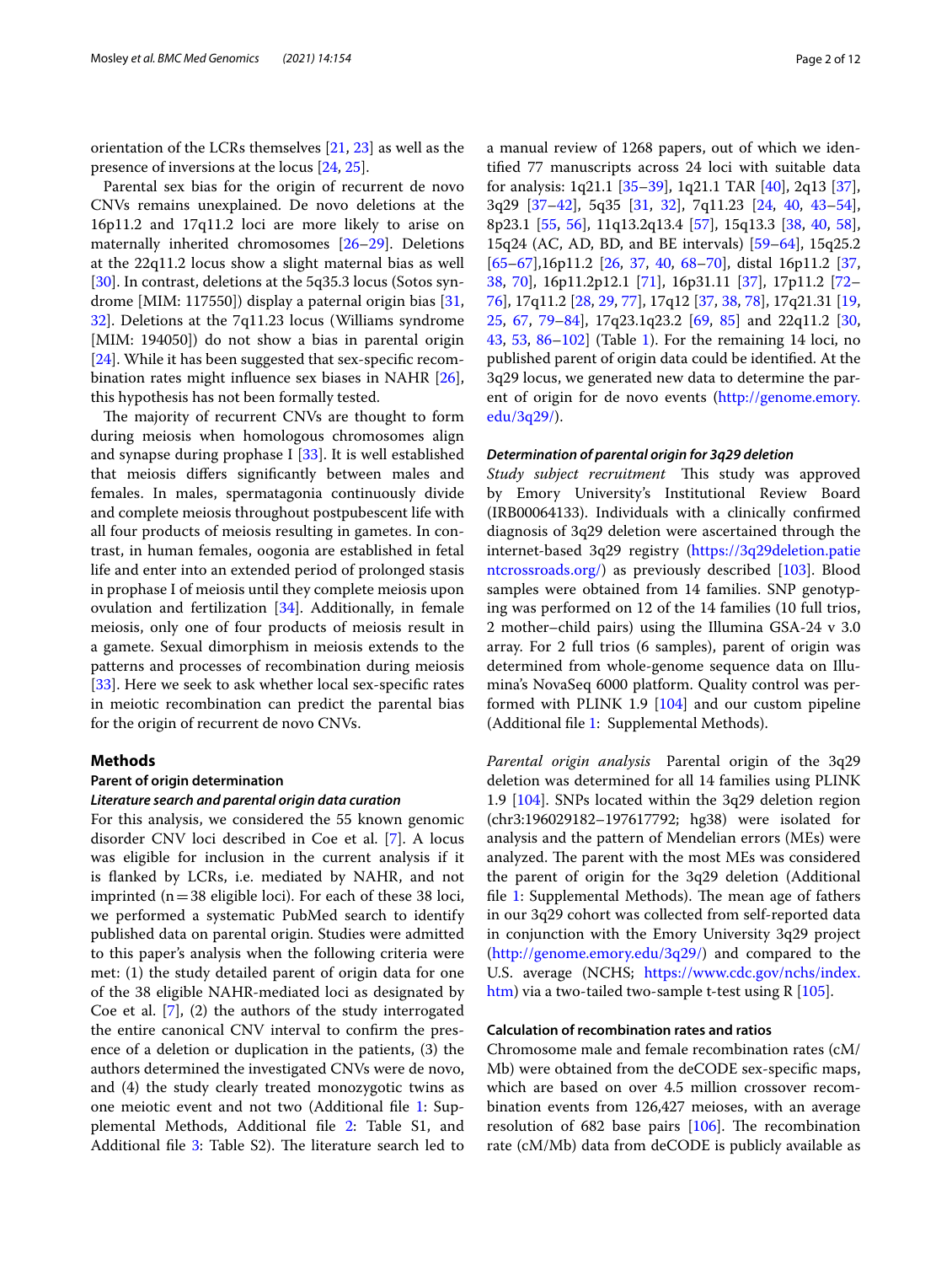<span id="page-2-0"></span>**Table 1** Summary of CNV loci included in literature search and curated studies

| Locus              | MIM number    | # Studies<br>included <sup>a</sup> | <b>Study references</b><br>$[35 - 39]$ |  |  |
|--------------------|---------------|------------------------------------|----------------------------------------|--|--|
| 1q21.1             | 612474/612475 | 5                                  |                                        |  |  |
| 1q21.1 TAR         | 274000        | 1                                  | [40]                                   |  |  |
| 2q11.2             |               | 0                                  |                                        |  |  |
| 2q11.2q13          |               | 0                                  |                                        |  |  |
| 2q13               |               | 1                                  | $[37]$                                 |  |  |
| 3q29               | 609425/611936 | 6                                  | $[37 - 42]$                            |  |  |
| 5q35               | 117550        | 2                                  | [31, 32]                               |  |  |
| 7q11.23            | 194050/609757 | 14                                 | $[24, 40, 43 - 54]$                    |  |  |
| 7q11.23 distal     | 613729        | 0                                  |                                        |  |  |
| 7q11.23 proximal   |               | 0                                  |                                        |  |  |
| 8p23.1             |               | 2                                  | [55, 56]                               |  |  |
| 10q23              | 612242        | 0                                  |                                        |  |  |
| 11q13.2q13.4       |               | 1                                  | [57]                                   |  |  |
| 15q11.2            | 615656        | 0 <sub>p</sub>                     |                                        |  |  |
| 15q13.3            | 612001        | 3                                  | [38, 40, 58]                           |  |  |
| 15q24 <sup>c</sup> |               | 6                                  | $[59 - 64]$                            |  |  |
| 15q25.2            | 614294        | 3                                  | $[65 - 67]$                            |  |  |
| 15q25.2 (Cooper)   |               | 0                                  |                                        |  |  |
| 16p11.2            | 611913/614671 | 6                                  | $[26, 37, 40, 68 - 70]$                |  |  |
| 16p11.2 distal     | 613444        | 3                                  | [37, 38, 70]                           |  |  |
| 16p11.2p12.2       |               | 0                                  |                                        |  |  |
| 16p11.2p12.1       |               | 1                                  | $[71]$                                 |  |  |
| 16p12.1            | 136570        | 0                                  |                                        |  |  |
| 16p13.11           |               | 1                                  | $[37]$                                 |  |  |
| 17p11.2            | 182290/610883 | 5                                  | $[72 - 76]$                            |  |  |
| 17p11.2p12d        | 118220/162500 | 0                                  |                                        |  |  |
| 17q11.2            | 613675/618874 | 3                                  | [28, 29, 77]                           |  |  |
| 17q12              | 614526/614527 | 3                                  | [37, 38, 78]                           |  |  |
| 17q21.31           | 610443/613533 | 9                                  | $[19, 25, 67, 79 - 84]$                |  |  |
| 17q23              |               | 0                                  |                                        |  |  |
| 17q23.1q23.2       | 613355/613618 | 2                                  | [69, 85]                               |  |  |
| 22q11.2            | 188400/192430 | 20                                 | $[30, 43, 53, 86 - 102]$               |  |  |
| 22q11.2 distal     | 611867        | 0                                  |                                        |  |  |

<sup>a</sup> Independent studies from which the parent of origin data for the current analysis were obtained. Studies may be repeated between loci

<sup>b</sup> Recombination rates could not be calculated for 15q11.2 as the breakpoints were outside the range of recombination maps

<sup>c</sup> 15q24 locus is represented as 6 different intervals in Coe et al. [\[7\]](#page-7-5)

<sup>d</sup> 17p11.2p12 excluded due to inconsistencies in the mechanism of formation. See Additional fle [1:](#page-7-6) Supplemental Methods

recombination rates calculated for a physical genomic interval bounded by two SNP markers (Additional fle [1](#page-7-6): Supplemental Methods). Therefore, for our calculation of the average male and female recombination rates, each bounded recombination rate was weighted by the total number of base pairs contained within the respective SNP marker interval. Weighted rates were then averaged across the CNV interval for males and females, separately. The ratio of the weighted average male and female recombination rates was then calculated for each CNV interval by dividing the weighted average male recombination rate by the weighted average female recombination rate (Additional fle [1:](#page-7-6) Figure S1). To account for slight diferences in the recombination rate ratios calculated for the diferent LCR22 intervals at the 22q11.2 locus we used an adjusted recombination rate ratio composed of the weighted recombination rate ratios calculated for each LCR22 interval. Weights were based on the estimated population prevalence of the diferent 22q11.2 deletion intervals (Additional fle [1](#page-7-6): Table S3) [\[107\]](#page-10-5).

#### **Logistic regression analysis**

Parental origin data was curated for CNVs at the 24 CNV loci from 77 independent studies; only independent samples were included in the analysis (duplicate or overlapping samples were removed). For each CNV locus, the male to female recombination rate ratio was calculated as described above. A logistic regression model was ftted to the data with the log<sub>e</sub>-transformed male to female recombination rate ratio as the predictor and parental origin (paternal vs. maternal) as the response variable. We performed a secondary analysis stratifed by deletions and duplications. See Table [2](#page-3-0) and Additional fle [4](#page-7-9): Table S4 for the data calculated and used in the logistic regression analyses.

#### **Linear regression analysis**

For linear regression, locus-specifc estimates for parental origin were derived by combining the data from all published studies for a given locus. To alleviate the uncertainty introduced by small sample sizes, only those loci with more than 10 observations were included. The log<sub>-transformed</sub> combined male to female parental origin count ratio for each locus was regressed on the calculated average log<sub>e</sub>-transformed average male to female recombination rate ratio for that locus' CNV interval. Each locus was weighted based on its sample size.

### **Results**

#### **Recurrent genomic disorder loci literature search**

We conducted a systematic literature search for the 38 non-imprinted and NAHR-mediated CNV loci in Coe et al. [[7\]](#page-7-5) (Table [1,](#page-2-0) Additional fle [2](#page-7-7): Table S1). We identifed parent-of-origin studies that met inclusion criteria as stated in "[Methods"](#page-1-0) section. 77 studies met inclusion criteria; from these 77 studies, data were curated for 24 loci, including copy number variants at 1q21.1 [[35](#page-8-21)[–39](#page-8-22)], 1q21.1 TAR [[40\]](#page-8-23), 2q13 [\[37\]](#page-8-24), 3q29 [\[37](#page-8-24)[–42\]](#page-8-25), 5q35 [\[31](#page-8-17), [32](#page-8-18)], 7q11.23 [\[24](#page-8-12), [40,](#page-8-23) [43](#page-8-26)[–54](#page-9-0)], 8p23.1 [\[55,](#page-9-1) [56](#page-9-2)], 11q13.2q13.4 [[57\]](#page-9-3), 15q13.3 [\[38](#page-8-27), [40,](#page-8-23) [58\]](#page-9-4), 15q24 (AC, AD, BD, and BE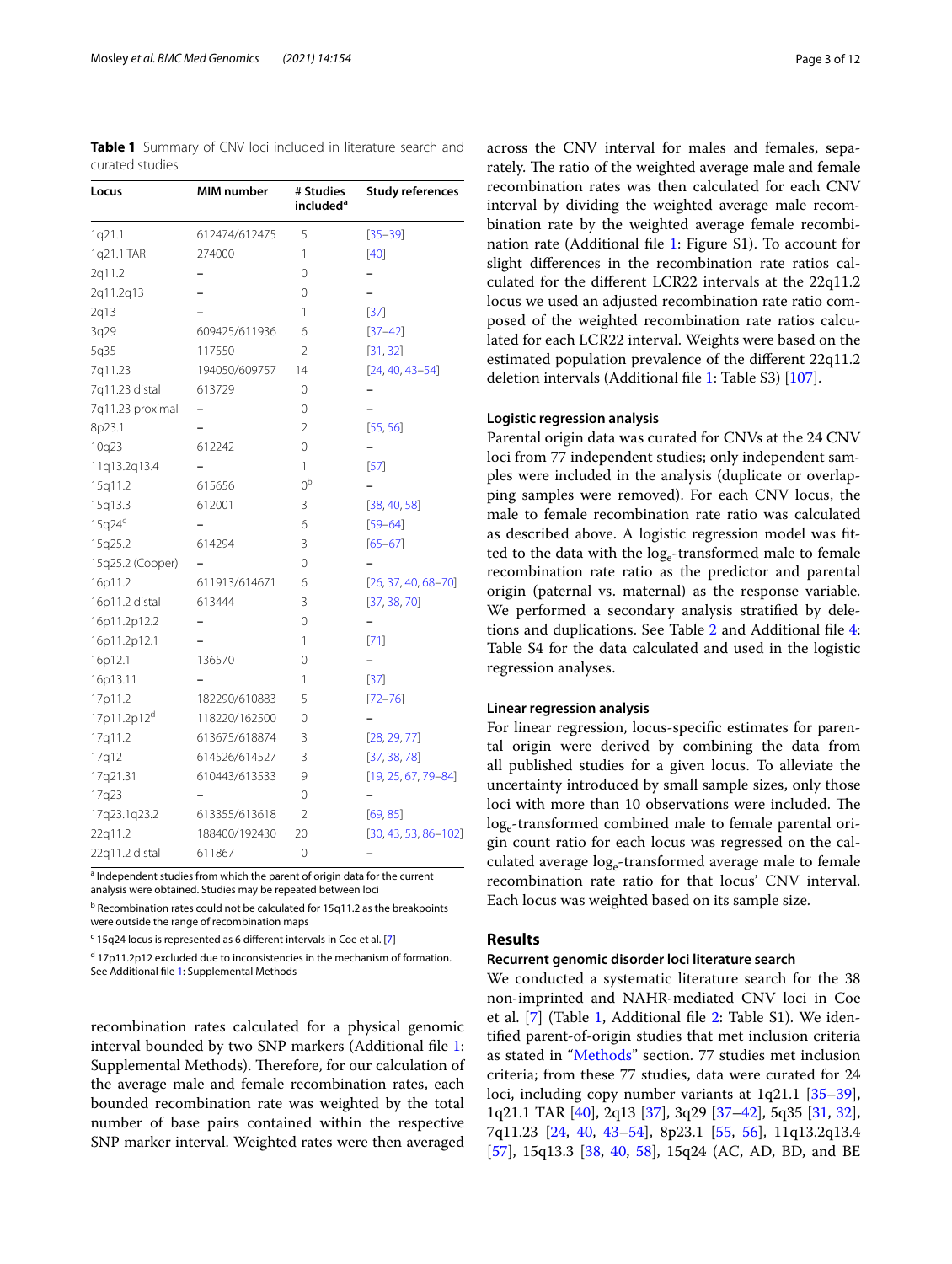| Page 4 of 1 |  |  |
|-------------|--|--|
|-------------|--|--|

| Locus          | CNV type | <b>BED</b> coordinates<br>$\mathbf{[7]}$ | # Samples (%) | M:F origin<br>counts <sup>a</sup> | Del/dup<br>counts | Avg. male<br>recombination<br>rate [106] <sup>b</sup> | Avg. female<br>recombination<br>rate [106] <sup>b</sup> | Log <sub>e</sub> M: F<br>recombination<br>ratio [106] <sup>c</sup> |
|----------------|----------|------------------------------------------|---------------|-----------------------------------|-------------------|-------------------------------------------------------|---------------------------------------------------------|--------------------------------------------------------------------|
| 1q21.1         | Del/Dup  | chr1:147101794-<br>147921262             | $9(0.46\%)$   | 6:3                               | 7/2               | 0.12331689                                            | 0.50839541                                              | $-1.416626$                                                        |
| 1q21.1 TAR     | Del      | chr1:145686999-<br>146048495             | $1(0.05\%)$   | 1:0                               | 1/0               | 0.15712388                                            | 0.77814863                                              | $-1.599883$                                                        |
| 2q13           | Dup      | chr2:110625954-<br>112335952             | $1(0.05\%)$   | 1:0                               | 0/1               | 0.44854539                                            | 1.64377881                                              | $-1.298743$                                                        |
| 3q29           | Del      | chr3:195988732-<br>197628732             | 22 (1.11%)    | 21:1                              | 22/0              | 3.1305211                                             | 0.27775988                                              | 2.422197                                                           |
| 5q35           | Del      | chr5:176290391-<br>177630393             | 41 (2.07%)    | 36:5                              | 41/0              | 1.29955355                                            | 0.97941355                                              | 0.282822                                                           |
| 7q11.23        | Del/Dup  | chr7:73328061-<br>74727726               | 618 (31.26%)  | 296:322                           | 598/20            | 0.49353554                                            | 1.92657023                                              | $-1.361890$                                                        |
| 8p23.1         | Del/Dup  | chr8:8235068-<br>12035082                | 3(0.15%)      | 1:2                               | 1/2               | 0.67201752                                            | 1.81857951                                              | $-0.995527$                                                        |
| 11q13.2q13.4   | Del      | chr11:67985953-<br>71571306              | $1(0.05\%)$   | 0:1                               | 1/0               | 0.8431765                                             | 2.23501635                                              | $-0.974828$                                                        |
| 15g13.3        | Del/Dup  | chr15:30840505-<br>32190507              | $6(0.30\%)$   | 5:1                               | 5/1               | 1.63640726                                            | 1.89901039                                              | $-0.148828$                                                        |
| 15q24 AC       | Del      | chr15:72670606-<br>75240606              | $1(0.05\%)$   | 1:0                               | 1/0               | 0.28479919                                            | 0.86129537                                              | $-1.106653$                                                        |
| 15q24 AD       | Del      | chr15:72670606-<br>75720604              | 3(0.15%)      | 1:2                               | 3/0               | 0.27613544                                            | 0.82152961                                              | $-1.090277$                                                        |
| 15q24 BD       | Del      | chr15:73720606-<br>75720604              | $1(0.05\%)$   | 0:1                               | 1/0               | 0.30739967                                            | 0.68432207                                              | $-0.800280$                                                        |
| 15q24 BE       | Del      | chr15:73720606-<br>77840603              | $2(0.10\%)$   | 0:2                               | 2/0               | 0.23485125                                            | 0.72623183                                              | $-1.128917$                                                        |
| 15q25.2        | Del      | chr15:82513967-<br>84070244              | 5(0.25%)      | 0:5                               | 5/0               | 0.21225081                                            | 0.32633295                                              | $-0.430177$                                                        |
| 16p11.2        | Del/Dup  | chr16:29641178-<br>30191178              | 98 (4.96%)    | 11:87                             | 79/19             | 0.06570935                                            | 1.28740565                                              | $-2.974798$                                                        |
| 16p11.2 distal | Del/Dup  | chr16:28761178-<br>29101178              | 4 (0.20%)     | 0:4                               | 3/1               | 0.12150949                                            | 1.61662624                                              | $-2.600350$                                                        |
| 16p11.2p12.1   | Dup      | chr16:21341178-<br>29431178              | $1(0.05\%)$   | 1:0                               | 0/1               | 0.5534655                                             | 2.68382469                                              | $-1.578799$                                                        |
| 16p13.11       | Del/Dup  | chr16:15408642-<br>16198642              | $2(0.10\%)$   | 1:1                               | 1/1               | 1.67072378                                            | 2.46524529                                              | $-0.389038$                                                        |
| 17p11.2        | Del/Dup  | chr17:16805961-<br>20576095              | 71 (3.59%)    | 44:27                             | 59/12             | 0.1888066                                             | 1.19115966                                              | $-1.841959$                                                        |
| 17q11.2        | Del      | chr17:30838856-<br>31888868              | 62 (3.14%)    | 10:52                             | 62/0              | 0.26024285                                            | 1.85442774                                              | $-1.963716$                                                        |
| 17q12          | Del      | chr17:36460073-<br>37846263              | 6 (0.30%      | 4:2                               | 6/0               | 0.64750654                                            | 3.64754421                                              | $-1.728720$                                                        |
| 17q21.31       | Del/Dup  | chr17:45626851-<br>46106851              | 39 (1.97%)    | 19:20                             | 35/4              | 0.38234179                                            | 0.98304273                                              | $-0.944338$                                                        |
| 17q23.1q23.2   | Del      | chr17:59987857-<br>62227857              | $2(0.10\%)$   | 0:2                               | 2/0               | 0.56466054                                            | 1.30765625                                              | $-0.839748$                                                        |
| 22q11.2        | Del      | chr22:18924718-<br>21111383 <sup>d</sup> | 978 (49.47%)  | 411:567                           | 978/0             | 1.45946494                                            | 3.69205976                                              | $-0.920692$                                                        |
| All            | Del/Dup  |                                          | 1977 (100%)   | 870:1107                          | 1913/64           |                                                       |                                                         |                                                                    |

## <span id="page-3-0"></span>**Table 2** Summary of genomic disorder loci CNVs recombination calculations

Summarized CNV data. Data are consolidated by locus. BED coordinates correspond to hg38 (LiftOver from hg18 coordinates in Coe et al. [[7](#page-7-5)])

<sup>a</sup> Male to female CNV parent of origin counts

b Average male and female recombination rates are the average of the recombination rates calculated for each sample observed for the locus, e.g., 0.123331689 is the average male recombination rate calculated from the male recombination rates of the nine 1q21.1 CNVs

<sup>c</sup> Natural log-transformed average male to female recombination rate ratio for the locus

d Breakpoints cited by ClinGen for ~ 3.0 Mb LCR22A-LCR22D interval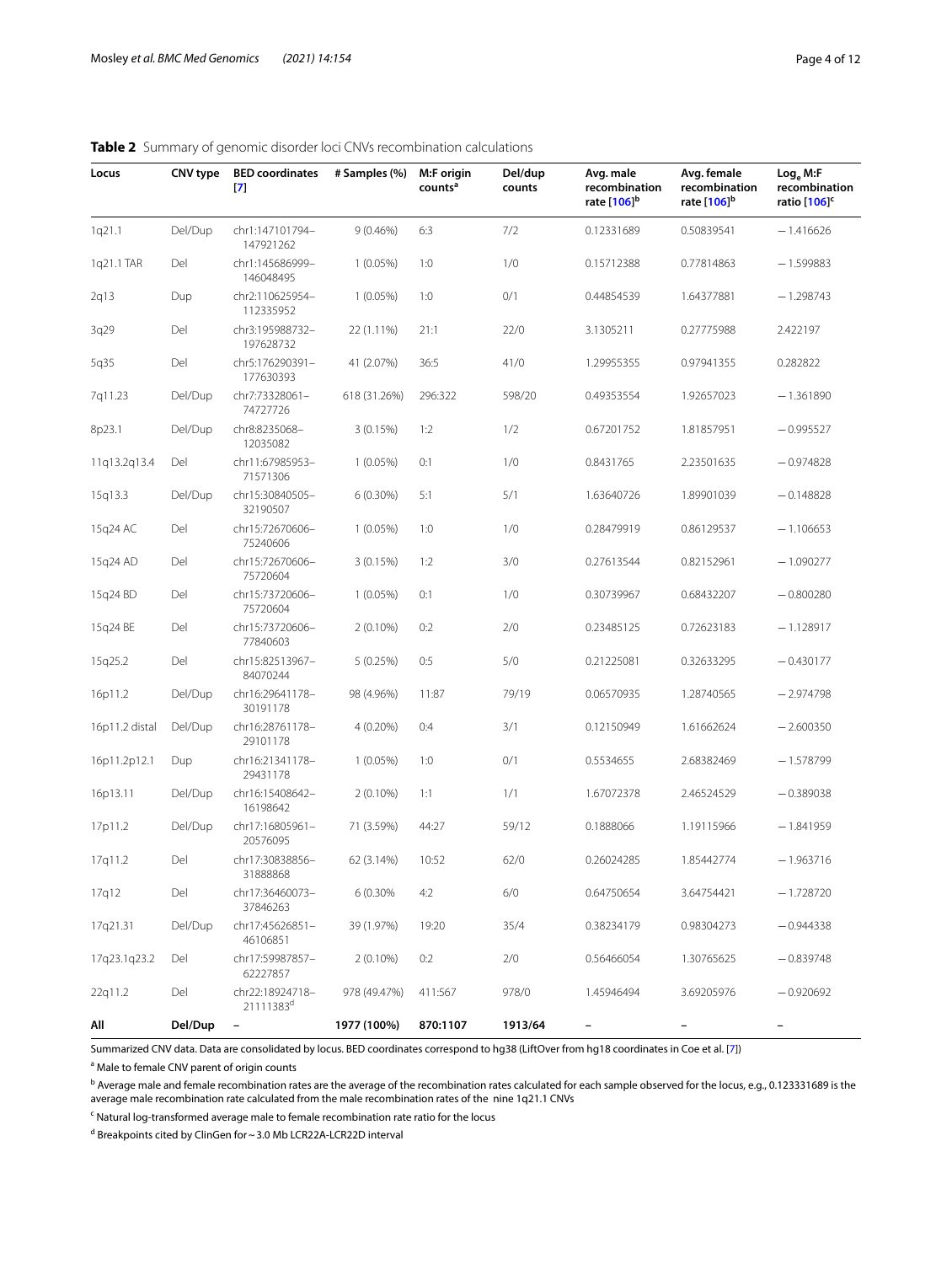intervals) [\[59](#page-9-5)[–64](#page-9-6)], 15q25.2 [[65–](#page-9-7)[67](#page-9-8)],16p11.2 [\[26](#page-8-14), [37](#page-8-24), [40,](#page-8-23) [68](#page-9-9)[–70](#page-9-10)], distal 16p11.2 [[37,](#page-8-24) [38](#page-8-27), [70](#page-9-10)], 16p11.2p12.1 [[71\]](#page-9-11), 16p31.11 [\[37\]](#page-8-24), 17p11.2 [\[72](#page-9-12)[–76](#page-9-13)], 17q11.2 [[28](#page-8-28), [29](#page-8-15), [77\]](#page-9-14), 17q12 [[37,](#page-8-24) [38,](#page-8-27) [78](#page-9-15)], 17q21.31 [[19,](#page-8-7) [25,](#page-8-13) [67](#page-9-8), [79](#page-9-16)[–84](#page-9-17)], 17q23.1q23.2 [[69,](#page-9-18) [85\]](#page-9-19) and 22q11.2 [[30,](#page-8-16) [43,](#page-8-26) [53,](#page-9-20) [86–](#page-9-21)[102](#page-10-0)] (Table [2](#page-3-0)). Each locus has between one and twenty independent studies representing in total 1977 de novo dele-tion (N=1913) and duplication (N=64) events (Table [2](#page-3-0)).

#### **Parent of origin of 3q29 deletion**

We determined parent of origin in 12 full trios where a proband had a de novo 3q29 deletion; in 2 additional trios where only proband and maternal DNA samples were available, parent of origin was inferred. For the 12 trios evaluated by SNP arrays, in all cases, the number of Mendelian errors between the presumed inherited (intact) parental allele was zero, and the mean Mendelian errors for the presumed de novo parent of origin allele were 41, with a range of 27–66. For the two trios evaluated with sequence data, Mendelian errors were 20–33-fold elevated when comparing the inherited versus de novo parent. In these 14 trios, 13 deletions (92.9%) arose on the paternal genome indicating a signifcant departure from the null expectation of 50% ( $p=0.002$ , binomial exact). When accounting for only full trios, 11 of 12 (91.7%) deletions arose on paternal haplotypes ( $p = 0.006$ , binomial exact), altogether indicating there is a paternal bias for origin of the 3q29 deletion (Additional fle [1:](#page-7-6) Table S5). We examined the age distribution of male parents in our cohort; the mean age is 34 years (median  $=$  34 years) and is not signifcantly diferent from the 2018 U.S national average,  $(31.8 \text{ years})$   $(p=0.08, \text{ Two-tailed two-sample})$ t-test), These data indicate the bias in the  $3q29$  sample is unlikely to be due to oversampling of older fathers (Additional fle [1](#page-7-6): Table S5).

#### **Meiotic recombination and parental origin**

We tested the hypothesis that sex-dependent diferences in meiotic recombination could explain the parental biases observed for recurrent genomic disorder loci mediated by NAHR. We determined the male and female origin counts of the CNVs curated from the literature search. Of the 1977 CNVs, 870 were paternal in origin and 1107 were of maternal origin. We calculated the average male and female recombination rates (cM/Mb) across the CNV intervals at all 24 loci using recombination rates published by the deCODE genetics group [\[106\]](#page-10-4) (Additional fle [1](#page-7-6): Figure S2–S12). We ft a simple logistic model to the data, with the maleto-female recombination rate ratio as the predictor and parental origin as the response variable (Table [2](#page-3-0); Additional fle [4](#page-7-9): Table S4). Our data reveal that the sexdependent recombination rate ratio signifcantly predicts

parental de novo origin of a given CNV ( $p=1.07\times 10^{-14}$ ,  $\beta$ =0.6606, CI<sub>95%</sub>=(0.4980, 0.8333), OR=[1](#page-5-0).936) (Fig. 1). In other words: for a given region, the higher the male recombination rate is relative to the female rate, the more likely a CNV formed in that region will be paternal in origin. Stratifed analyses on deletions and duplications separately lead to a nearly identical model (Deletions:  $p = 8.88 \times 10^{-14}$ ,  $\beta = 0.6721$ , CI<sub>95%</sub> = (0.5009, 0.8546), OR = 1.9584; Duplications:  $p = 0.02$ , β = 0.8304,  $CI_{95\%}$  = (0.[1](#page-7-6)508, 1.6017), OR = 2.2942) (Additional file 1: Figure S13–S14, Table S6–S7). Simple linear regression on the subset of CNV loci with more than 10 samples, shows the striking correlation between relative recombination rates and parental origin, where relative recombination rates explain 85% of the variance in parental bias (Additional fle [1:](#page-7-6) Figure S15 and Table S8). Our logistic model can be used to predict paternal origin rates for any locus with estimable recombination in males and females, and we have done so (Additional fle [1](#page-7-6): Table S9). CNVs at the 15q13.3 and 17q23 both are predicted to have a paternal origin approximately 60% of the time, while at the 16p11.2 distal locus CNVs are predicted to have a maternal origin 76% of the time (Additional file [1](#page-7-6): Table S9). If correct, our model would predict these loci exhibit a bias in parental origin.

#### **Discussion**

Parent of origin bias for de novo events at recurrent CNV loci has been well-documented but has lacked a compelling explanation. Our analysis of data gathered on 1977 CNVs from 77 published reports demonstrate that sexspecifc variation in local meiotic recombination rates predicts parent of origin at recurrent CNV loci. Human male and female meiotic recombination rates and patterns difer greatly across the broad scale of human chromosomes. Recombination events are nearly uniformly distributed across the chromosome arms in females but tend to be clustered closer to the telomeres in males [[108\]](#page-10-6). We note that this pattern has been previously recognized [[26\]](#page-8-14). Here we have formally tested the hypothesis that recombination variation drives parent of origin variation using a rigorous, statistical framework (Fig. [1](#page-5-0)) and provided an estimate for the variance in parent of origin bias that is due to sex-specifc recombination rates (Additional fle [1](#page-7-6): Figure S15).

Investigations into the mechanism by which recurrent CNVs arise have focused on LCRs and their makeup [\[1](#page-7-0), [109](#page-10-7). These regions are composed of units of sequence repeats that vary in orientation, percent homology, length, and copy number. Consequently, LCRs are mosaics of varying units, imparting complexity to LCR architecture  $[23]$ . The frequency of NAHR events mediated by LCRs is a function of these characteristics and other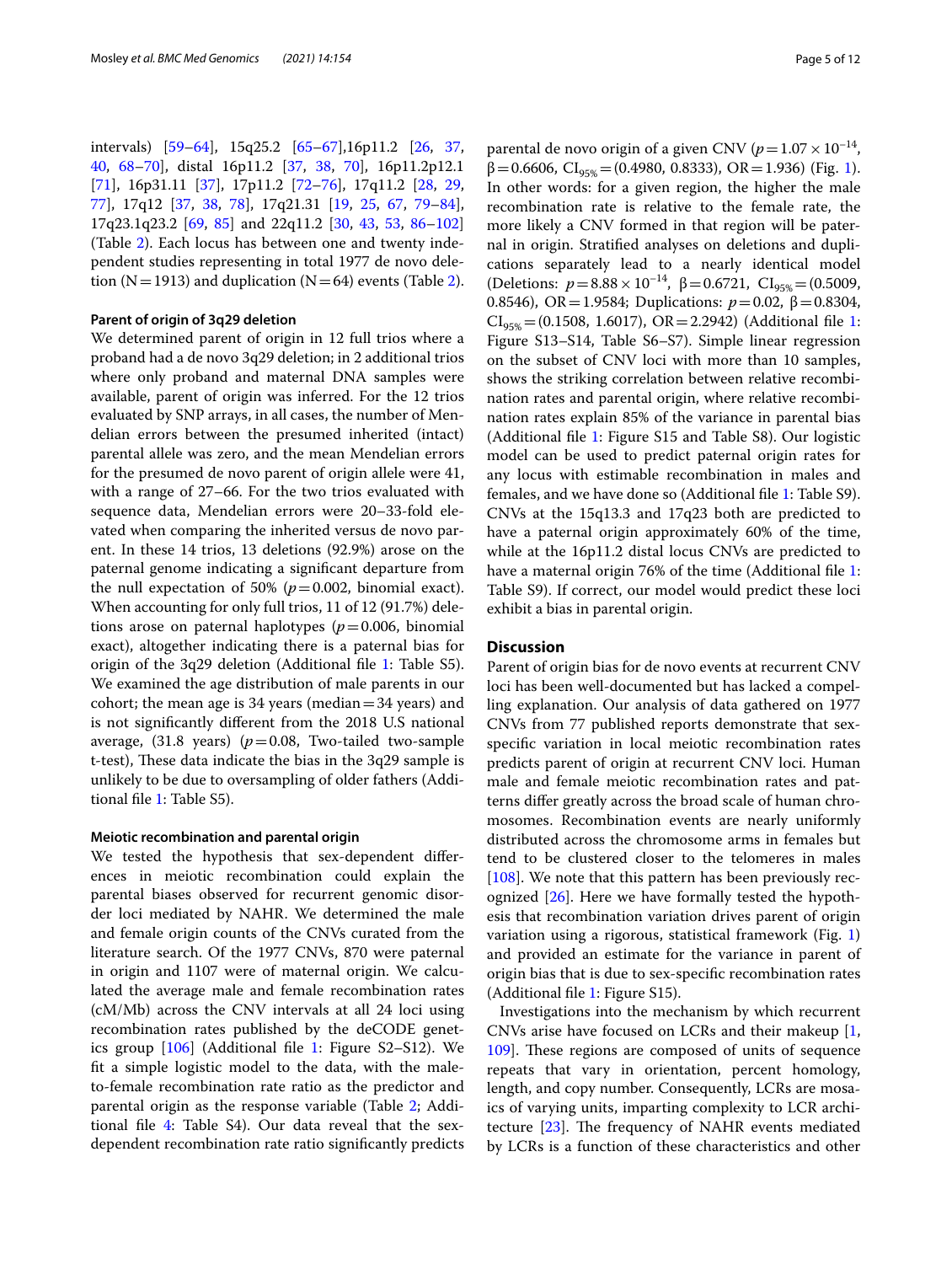

<span id="page-5-0"></span>features of the genomic architecture [[21](#page-8-9)]. Specifcally, the rate of NAHR is known to correlate positively with LCR length and percent homology and decrease as the distance between LCRs increases [[19](#page-8-7), [21\]](#page-8-9). However, because LCRs are challenging to study with short-read sequencing technology, the population-level variability of these regions is not well described [\[110\]](#page-10-8). Recent breakthroughs with long-read sequencing and optical mapping have revealed remarkable variation in LCRs [[111](#page-10-9)[–113](#page-10-10)], and haplotypes with higher risks for CNV formation have now been identifed [[114\]](#page-10-11). LCRs are substrates for NAHR [[1\]](#page-7-0), and thus are subject to the recombination process. Local recombination rates may infuence how likely an NAHR event will happen between two LCRs. Therefore, when analyzing LCR haplotypes and their susceptibility to NAHR, one would need to take into account sex diferences in recombination. For example, at loci with maternal biases, specifc risk haplotypes may be required for males to form CNVs and vice versa. Greater enrichment of GC content, homologous core duplicons or the PRDM9 motifs, or other recombination-favoring factors may also be required [[1,](#page-7-0) [19](#page-8-7)].

Variation in recombination rates between sexes is well established [[108,](#page-10-6) [115–](#page-10-12)[118\]](#page-10-13). Prediction of individual risk may also need to consider individual variation in meiotic recombination, particularly due to heritable variation and the presence or absence of inversion polymorphisms [[117,](#page-10-14) [119](#page-10-15)]. Variants in several genes, including *PRDM9,* have been shown to afect recombination rates and the distribution of double-stranded breaks in mammals [[120](#page-10-16), [121](#page-10-17)]. Common alleles in *PRDM9* are evidenced to afect the percentage of recombination events within individuals that take place at hotspots [\[120\]](#page-10-16), and variants in *RNF212* are associated with opposite effects on recombination rate between males and females  $[116, 121]$  $[116, 121]$  $[116, 121]$  $[116, 121]$ . The unexplained variance in our study may be due to these additional factors, which are rich substrates for future study.

Many human genetic studies have observed correlations between inversion polymorphisms and genomic disorder loci [\[25](#page-8-13), [122](#page-10-19)]. Because these inversions are copynumber neutral and often located in complex repeat regions,  $[123]$  $[123]$  $[123]$  they can be difficult to assay with current high-throughput strategies and their true impact remains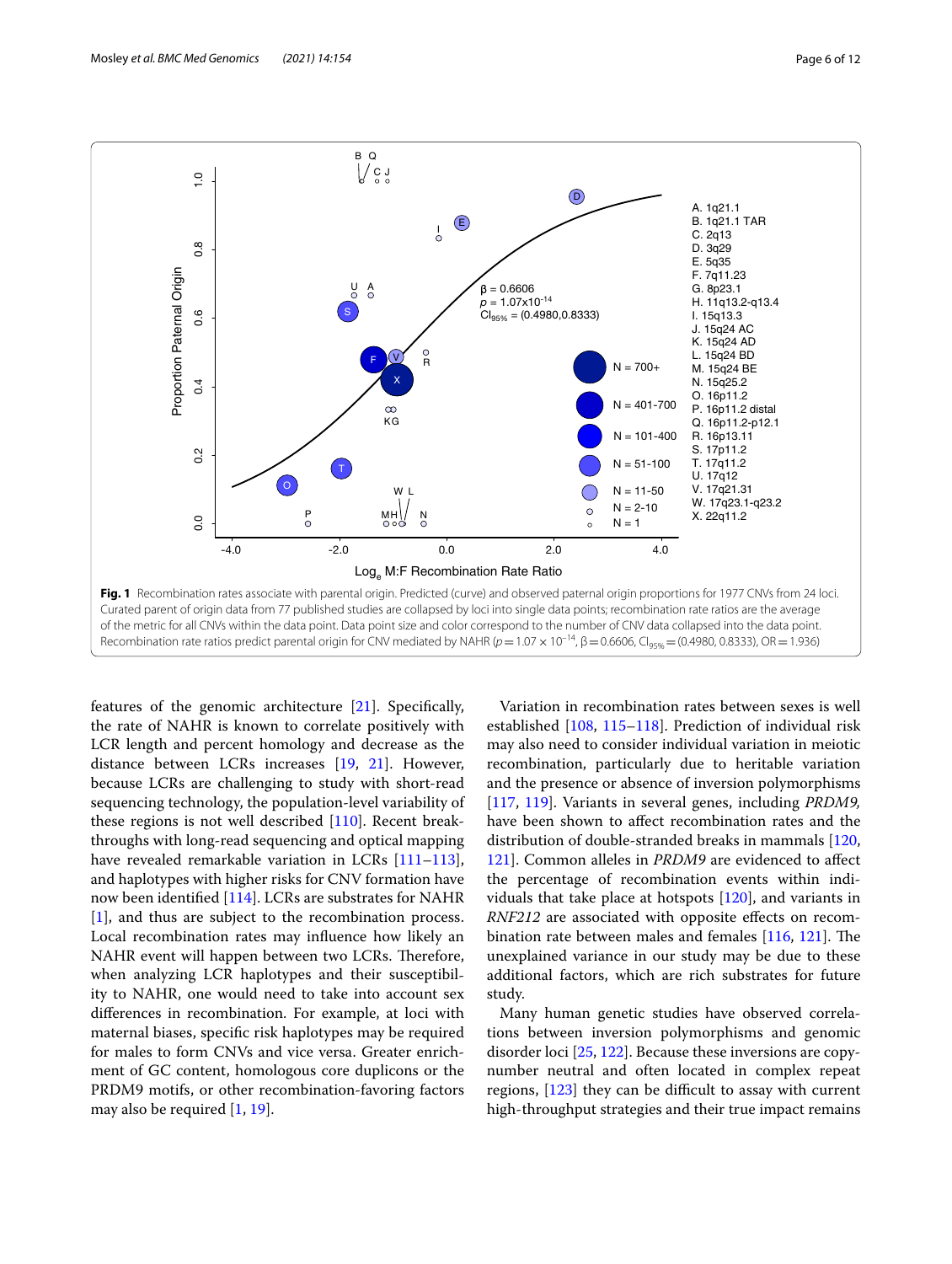to be explored. One model proposes that during meiosis these regions may fail to synapse properly and increase the probability of NAHR [\[124,](#page-10-21) [125\]](#page-10-22). Another theory suggests formation of inversions increases directly oriented content in LCRs leading to an NAHR-favorable haplotype [[126\]](#page-10-23). Supporting these theories, inversion polymorphisms have been identifed at the majority of recurrent CNV loci [[24](#page-8-12), [25](#page-8-13), [30](#page-8-16), [122,](#page-10-19) [124](#page-10-21), [126](#page-10-23), [127\]](#page-10-24). At the 7q11.23, 17q21.31, and 5q35 loci [\[24](#page-8-12), [25](#page-8-13), [127\]](#page-10-24), compelling data indicts inversions as a highly associated marker of CNV formation. However, heterozygous inversions are known to *suppress* recombination perturbing the local pattern of recombination and altering the fate of chiasmata [[119\]](#page-10-15). The analysis presented here strongly suggests that recombination is the driving force for CNV formation giving rise to an alternate explanation for the association between inversions and CNVs; they are both the consequence (and neither one the cause) of recombination between non-allelic homologous LCRs. Inversions and CNVs appear to be associated because both are being initiated by aberrant recombination. Viewing the system in this manner also explains the frequency of individual inversions at CNV loci. Inversions are arising via rare aberrant recombination, like CNVs, but subsequently being driven to higher frequency by natural selection, because they act to suppress recombination and "save ofspring" from deleterious genomic disorders. Of course, frequent mutations leading to inversions and the details of LCR structure such as relative orientation and homology within a genomic region may promote or impede CNV formation in a locus-specifc manner [[128](#page-10-25)[–130](#page-10-26)]. Further exploration of this relationship with improved genomic mapping can test these alternative models [\[131](#page-10-27)]. One testable prediction of the model described here is that inversions should be at higher frequency at loci giving rise to highly deleterious CNVs, as opposed to loci harboring recurrent benign CNVs.

To our knowledge, this study is the frst comprehensive investigation of parental origin of recurrent, NAHRmediated CNV loci. Investigations of predominantly *nonrecurrent* CNVs show paternal bias [\[132](#page-10-28)[–134\]](#page-10-29). Unlike recurrent CNVs, nonrecurrent CNVs are mostly formed via non-homologous end joining (NHEJ) and replicative mechanisms  $[1, 135, 136]$  $[1, 135, 136]$  $[1, 135, 136]$  $[1, 135, 136]$  $[1, 135, 136]$ . The standing hypothesis is that replication-based mechanisms of nonrecurrent CNV formation, which are known to accumulate errors in male germlines, contribute to this bias [[132](#page-10-28)]. Our study reinforces the idea that the factors infuencing recurrent CNVs difer from those impacting nonrecurrent CNVs. Future genome-wide analyses with larger sample sizes can further help refne our understanding of the divergent forces at play afecting recurrent and nonrecurrent CNV formation.

We conducted a comprehensive literature search at 38 loci and ultimately identifed 1977 samples for analysis. We note that the majority of the data come from 7 well-studied loci (Table [1](#page-2-0)). While we thoroughly curated the data in a systematic way, it is possible that our data is subject to publication bias, where loci that exhibit parent of origin biases are more likely to have parental origin reported. Further exacerbating potential publication bias, genetic testing for the afected patient (and even more so for the parents) can be difficult to obtain due to concerns such as insurance coverage, potential future discrimination, and privacy concerns  $[137–140]$  $[137–140]$  $[137–140]$  $[137–140]$ . However, we note individuals with CNVs are generally not ascertained or recruited under the expectation that recombination afects parent of origin, and therefore, any potential publication or ascertainment bias is unlikely to confound the results of our analysis. Analysis of a larger cohort of CNV loci including benign CNVs will give greater insight into the role of recombination, and sex diferences in recombination infuencing parent of origin in CNVs.

Our estimates of recombination rates summarize CNV-scale (broad-scale) patterns of recombination, rather than fne-scale patterns near the sites of relevant recombination events that form these CNVs—LCRs. For example, local sex-specifc hotspots within LCRs could be the underlying drivers behind the correlation between recombination rates and parental origin. Given the nature of repetitive regions like LCRs and our inability to adequately interrogate them with current sequencing technologies, accurate recombination data across and within the LCR regions is not available. In other words, the data is currently insufficient to conclude whether or not these broad-scale patterns are tightly correlated with fne-scale recombination rates in and around the LCRs. The best available data in the field allows us to infer the following: broad-scale patterns of recombination tightly predict patterns of parental origin.

#### **Conclusions**

In this study, we determined male and female diferences in meiotic recombination rates signifcantly predict parent of origin for recurrent CNV loci. Combining the sexspecifc recombination landscape and the mechanistic factors underlying it with a more detailed understanding of existing structural factors at genomic disorder loci can be expected to help guide standards used to identify and perform genetic counseling for individuals at risk of genomic rearrangement.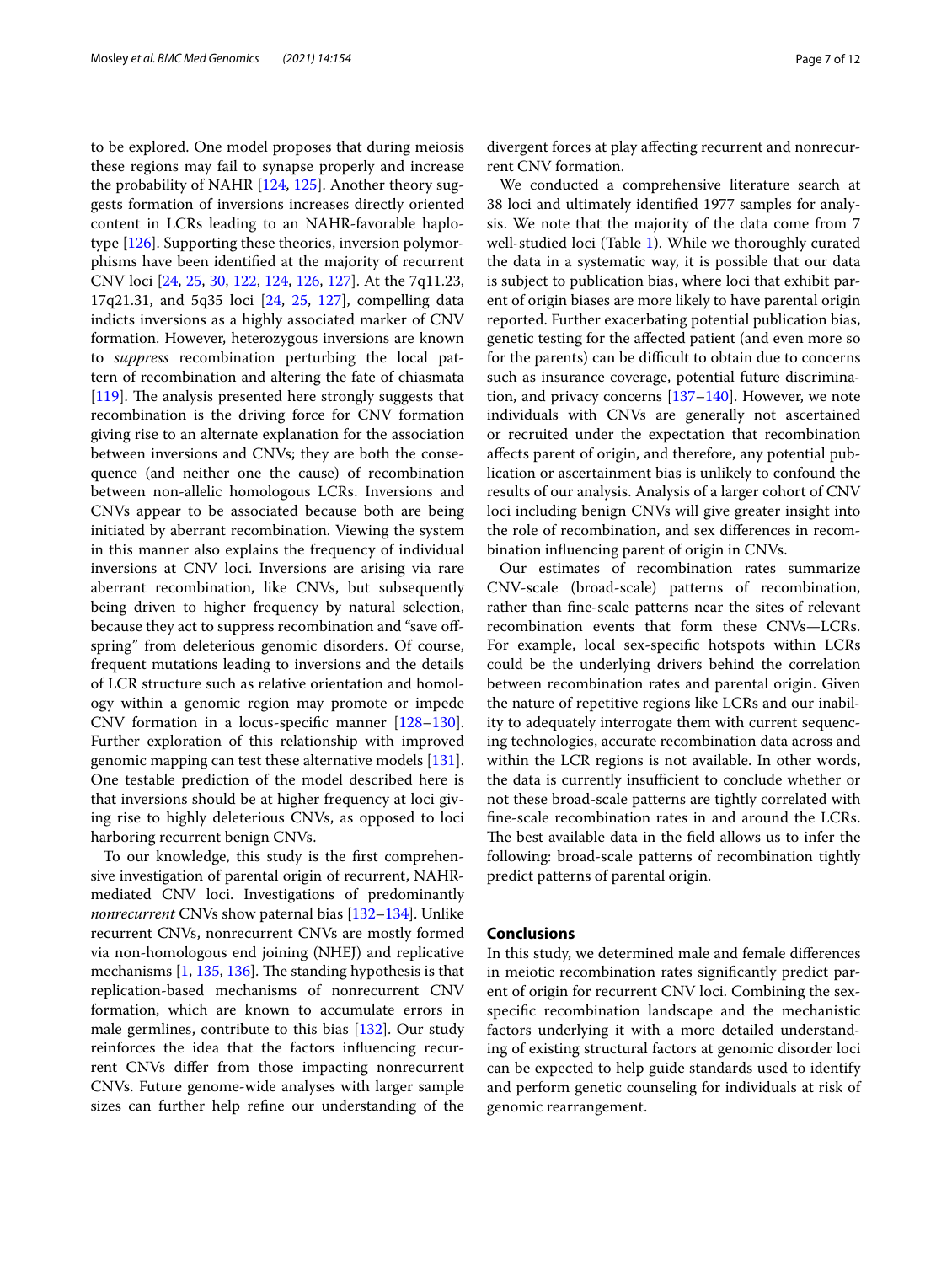#### **Abbreviations**

CNV: Copy number variant; LCR: Low-copy repeat; NAHR: Non-allelic homologous recombination; NCHS: National Center for Health Statistics.

### **Supplementary Information**

The online version contains supplementary material available at [https://doi.](https://doi.org/10.1186/s12920-021-00999-8) [org/10.1186/s12920-021-00999-8](https://doi.org/10.1186/s12920-021-00999-8).

<span id="page-7-6"></span>**Additional fle 1: Figure S1.** Schematic of recombination rate calculation method; **Figures S2–S12.** Recombination rates of 24 loci analyzed; **Figure S13.** Logistic regression with deletions only; **Figure S14.** Logistic regression with duplications only; **Figure S15.** Linear regression with combined CNV parent of origin data; **Table S3.** LCR22 recombination rate data; **Table S5.** Demographic data for 3q29 cohort; **Table S6.** Summarized data for logistic regression with deletions only; **Table S7.** Summarized data for logistic regression with duplications only; **Table S8.** Sensitivity analysis results for linear regression analysis with deletions and duplications combined; **Table S9.** Predicted paternal origin probability for loci with small sample sizes or missing from analysis; Supplemental Materials and Methods; Supplemental References.

<span id="page-7-8"></span><span id="page-7-7"></span>**Additional fle 2: Table S1.** Exclusion/Inclusion statuses and literature search results of genomic disorder loci conducted January 2021.

<span id="page-7-9"></span>**Additional fle 3: Table S2.** List of 1268 search results curated from literature search.

**Additional fle 4: Table S4.** Logistic regression data for 1977 CNVs.

#### **Acknowledgements**

The authors wish to acknowledge the grace and generosity of our study participants and the contributions of the members of the Emory 3q29 Project: Jennifer Mulle, Hallie Averbach, Katrina Aberizk, Emily Black, Gary J. Bassell, T. Lindsey Burrell, Grace Carlock, Shanthi Cambala, Tamara Caspary, Joseph F. Cubells, David Cutler, Paul A. Dawson, Michael P. Epstein, Roberto Espana, Michael J. Gambello, Katrina Goines, Ryan Guest, Henry R. Johnston, Cheryl Klaiman, Sookyong Koh, Elizabeth J. Leslie, Longchuan Li, Bryan Mak, Tamika Malone, Michael Mortillo, Trenell Mosley, Melissa M. Murphy, Derek Novacek, Becky Pollak, Ryan Purcell, Timothy Rutkowski, Rossana Sanchez, Celine A. Saulnier, Jason Schroeder, Esra Sefk, Sarah Shultz, Nikisha Sisodiya, Steven Sloan, Elaine F. Walker, Stephen T. Warren, David Weinshenker, Zhexing Wen, Michael E. Zwick.

#### **Authors' contributions**

TJM participated in the conception and design of the study, acquisition, and analysis of data, interpretation of results, and drafting of the manuscript. HRJ participated in study design, data acquisition, interpretation of results, and drafting of the manuscript. DJC participated substantially in study design, interpretation of results, and drafting of the manuscript. MEZ participated substantially in study design, interpretation of results, and drafting of the manuscript. JGM participated substantially in the study design, data acquisition, interpretation of results, and drafting of the manuscript. All authors read and approved the fnal manuscript.

#### **Funding**

This study was supported in part by the Emory Integrated Genomics Core (EIGC), which is subsidized by the Emory University School of Medicine and is one of the Emory Integrated Core Facilities. Additional support was provided by the Georgia Clinical & Translational Science Alliance of the National Institutes of Health under Award Number UL1TR002378. The content is solely the responsibility of the authors and does not necessarily reflect the official views of the National Institutes of Health. Funding support includes Emory University, Grant/Award Number: Treasure Your Exceptions Project; National Institutes of Health, Grant/Award Numbers: 1R01MH110701-01A1, F31GM131609, T32GM008490. The funding bodies played no role in the design of the study nor in the collection, analysis, and interpretation of the data, nor the writing of the manuscript.

#### **Availability of data and materials**

The majority of the parent of origin data in our analyses was extracted from published sources, as in Table [1.](#page-2-0) The recombination rate datasets analyzed during the current study are available at [https://doi.org/10.1126/science.aau10](https://doi.org/10.1126/science.aau1043) [43](https://doi.org/10.1126/science.aau1043) [[106\]](#page-10-4). The SNP data generated and analyzed at the 3q29 locus is available in the NIMH Data Archive repository, (<https://nda.nih.gov>), collection ID #2614. The data will also be provided upon request to qualifed investigators; please email the corresponding author (jmulle@emory.edu) for data access.

#### **Declarations**

#### **Ethics approval and consent to participate**

The majority of data analyzed in this paper was derived from peer-reviewed manuscripts that are in the public domain, and no additional permissions were required for access to the data. For data generated by our team (parent of origin for de novo deletions at the 3q29 locus), all study subjects provided written informed consent before participating in this study and submitting samples for research. For study subjects younger than 16, assent was obtained from the study subjects themselves, and written informed consent was obtained from their parent or legal guardian. This process was approved by Emory University's Institutional Review Board (IRB000088012).

#### **Consent for publication**

Not applicable.

#### **Competing interests**

The authors declare that they have no competing interests.

#### **Author details**

<sup>1</sup> Graduate Program in Genetics and Molecular Biology, Laney Graduate School, Emory University, 201 Dowman Drive, Atlanta, GA 30322, USA. <sup>2</sup> Department of Human Genetics, Emory University School of Medicine, 615 Michael Street, Whitehead Building Suite 300, Atlanta, GA 30322, USA.<sup>3</sup> Emory Integrated Computational Core, Emory University, 101 Woodruf Circle, Atlanta, GA 30322, USA. 4 Department of Pediatrics, Emory University School of Medicine, 2015 Uppergate Drive, Atlanta, GA 30322, USA.<sup>5</sup> Department of Epidemiology, Rollins School of Public Health, Emory University, 1518 Clifton Road NE, Atlanta, GA 30322, USA.

Received: 28 July 2020 Accepted: 2 June 2021<br>Published online: 09 June 2021

#### <span id="page-7-0"></span>**References**

- 1. Carvalho CM, Lupski JR. Mechanisms underlying structural variant formation in genomic disorders. Nat Rev Genet. 2016;17(4):224–38.
- 2. Girirajan S, Rosenfeld JA, Coe BP, Parikh S, Friedman N, Goldstein A, et al. Phenotypic heterogeneity of genomic disorders and rare copy-number variants. N Engl J Med. 2012;367(14):1321–31.
- <span id="page-7-2"></span>3. Harel T, Lupski JR. Genomic disorders 20 years on-mechanisms for clinical manifestations. Clin Genet. 2018;93(3):439–49.
- <span id="page-7-1"></span>4. Mefford HC. Genotype to phenotype-discovery and characterization of novel genomic disorders in a "genotype-frst" era. Genet Med. 2009;11(12):836–42.
- <span id="page-7-3"></span>5. Feuk L, Carson AR, Scherer SW. Structural variation in the human genome. Nat Rev Genet. 2006;7(2):85–97.
- <span id="page-7-4"></span>6. Girirajan S, Campbell CD, Eichler EE. Human copy number variation and complex genetic disease. Annu Rev Genet. 2011;45:203–26.
- <span id="page-7-5"></span>7. Coe BP, Witherspoon K, Rosenfeld JA, van Bon BW, Vulto-van Silfhout AT, Bosco P, et al. Refning analyses of copy number variation identifes specifc genes associated with developmental delay. Nat Genet. 2014;46(10):1063–71.
- 8. Kaminsky EB, Kaul V, Paschall J, Church DM, Bunke B, Kunig D, et al. An evidence-based approach to establish the functional and clinical signifcance of copy number variants in intellectual and developmental disabilities. Genet Med. 2011;13(9):777–84.
- Lifton RP, Dluhy RG, Powers M, Rich GM, Cook S, Ulick S, et al. A chimaeric 11 beta-hydroxylase/aldosterone synthase gene causes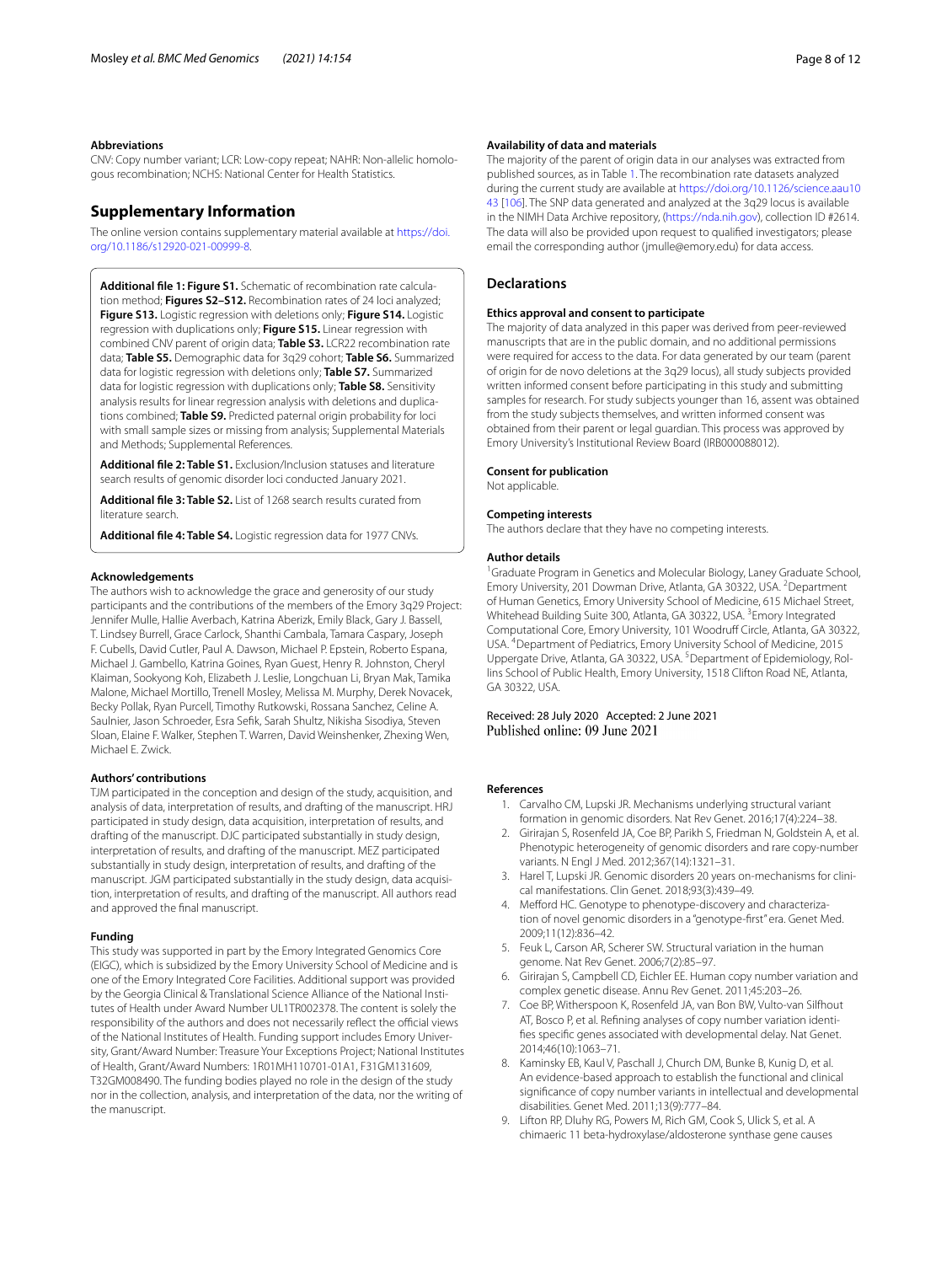glucocorticoid-remediable aldosteronism and human hypertension. Nature. 1992;355(6357):262–5.

- 10. Mulle JG, Dodd AF, McGrath JA, Wolyniec PS, Mitchell AA, Shetty AC, et al. Microdeletions of 3q29 confer high risk for schizophrenia. Am J Hum Genet. 2010;87(2):229–36.
- 11. Rovelet-Lecrux A, Hannequin D, Raux G, Le Meur N, Laquerriere A, Vital A, et al. APP locus duplication causes autosomal dominant early-onset Alzheimer disease with cerebral amyloid angiopathy. Nat Genet. 2006;38(1):24–6.
- <span id="page-8-0"></span>12. Walters RG, Jacquemont S, Valsesia A, de Smith AJ, Martinet D, Andersson J, et al. A new highly penetrant form of obesity due to deletions on chromosome 16p11.2. Nature. 2010;463(7281):671–5.
- <span id="page-8-1"></span>13. Pinto D, Delaby E, Merico D, Barbosa M, Merikangas A, Klei L, et al. Convergence of genes and cellular pathways dysregulated in autism spectrum disorders. Am J Hum Genet. 2014;94(5):677–94.
- <span id="page-8-2"></span>14. Sebat J, Lakshmi B, Malhotra D, Troge J, Lese-Martin C, Walsh T, et al. Strong association of de novo copy number mutations with autism. Science. 2007;316(5823):445–9.
- <span id="page-8-3"></span>15. Marshall CR, Howrigan DP, Merico D, Thiruvahindrapuram B, Wu W, Greer DS, et al. Contribution of copy number variants to schizophrenia from a genome-wide study of 41,321 subjects. Nat Genet. 2017;49(1):27–35.
- <span id="page-8-4"></span>16. Walsh T, McClellan JM, McCarthy SE, Addington AM, Pierce SB, Cooper GM, et al. Rare structural variants disrupt multiple genes in neurodevelopmental pathways in schizophrenia. Science. 2008;320(5875):539–43.
- <span id="page-8-5"></span>Girirajan S, Brkanac Z, Coe BP, Baker C, Vives L, Vu TH, et al. Relative burden of large CNVs on a range of neurodevelopmental phenotypes. PLoS Genet. 2011;7(11):e1002334.
- <span id="page-8-6"></span>18. Dittwald P, Gambin T, Szafranski P, Li J, Amato S, Divon MY, et al. NAHRmediated copy-number variants in a clinical population: mechanistic insights into both genomic disorders and Mendelizing traits. Genome Res. 2013;23(9):1395–409.
- <span id="page-8-7"></span>19. Sharp AJ, Hansen S, Selzer RR, Cheng Z, Regan R, Hurst JA, et al. Discovery of previously unidentifed genomic disorders from the duplication architecture of the human genome. Nat Genet. 2006;38(9):1038–42.
- <span id="page-8-8"></span>20. Liu P, Carvalho CM, Hastings PJ, Lupski JR. Mechanisms for recurrent and complex human genomic rearrangements. Curr Opin Genet Dev. 2012;22(3):211–20.
- <span id="page-8-9"></span>21. Liu P, Lacaria M, Zhang F, Withers M, Hastings PJ, Lupski JR. Frequency of nonallelic homologous recombination is correlated with length of homology: evidence that ectopic synapsis precedes ectopic crossingover. Am J Hum Genet. 2011;89(4):580–8.
- <span id="page-8-10"></span>22. Stankiewicz P, Lupski JR. Structural variation in the human genome and its role in disease. Annu Rev Med. 2010;61:437–55.
- <span id="page-8-11"></span>23. Marques-Bonet T, Eichler EE. The evolution of human segmental duplications and the core duplicon hypothesis. Cold Spring Harb Symp Quant Biol. 2009;74:355–62.
- <span id="page-8-12"></span>24. Hobart HH, Morris CA, Mervis CB, Pani AM, Kistler DJ, Rios CM, et al. Inversion of the Williams syndrome region is a common polymorphism found more frequently in parents of children with Williams syndrome. Am J Med Genet C Semin Med Genet. 2010;154C(2):220–8.
- <span id="page-8-13"></span>25. Koolen DA, Vissers LE, Pfundt R, de Leeuw N, Knight SJ, Regan R, et al. A new chromosome 17q21.31 microdeletion syndrome associated with a common inversion polymorphism. Nat Genet. 2006;38(9):999–1001.
- <span id="page-8-14"></span>26. Duyzend MH, Nuttle X, Coe BP, Baker C, Nickerson DA, Bernier R, et al. Maternal modifers and parent-of-origin bias of the autism-associated 16p11.2 CNV. Am J Hum Genet. 2016;98(1):45–57.
- 27. Lazaro C, Gaona A, Ainsworth P, Tenconi R, Vidaud D, Kruyer H, et al. Sex diferences in mutational rate and mutational mechanism in the NF1 gene in neurofbromatosis type 1 patients. Hum Genet. 1996;98(6):696–9.
- <span id="page-8-28"></span>28. Neuhausler L, Summerer A, Cooper DN, Mautner VF, Kehrer-Sawatzki H. Pronounced maternal parent-of-origin bias for type-1 NF1 microdeletions. Hum Genet. 2018;137(5):365–73.
- <span id="page-8-15"></span>29. Upadhyaya M, Ruggieri M, Maynard J, Osborn M, Hartog C, Mudd S, et al. Gross deletions of the neurofbromatosis type 1 (NF1) gene are predominantly of maternal origin and commonly associated with a learning disability, dysmorphic features and developmental delay. Hum Genet. 1998;102(5):591–7.
- <span id="page-8-16"></span>Delio M, Guo T, McDonald-McGinn DM, Zackai E, Herman S, Kaminetzky M, et al. Enhanced maternal origin of the 22q11.2 deletion

in velocardiofacial and DiGeorge syndromes. Am J Hum Genet. 2013;92(3):439–47.

- <span id="page-8-17"></span>31. Miyake N, Kurotaki N, Sugawara H, Shimokawa O, Harada N, Kondoh T, et al. Preferential paternal origin of microdeletions caused by prezygotic chromosome or chromatid rearrangements in Sotos syndrome. Am J Hum Genet. 2003;72(5):1331–7.
- <span id="page-8-18"></span>32. Tatton-Brown K, Douglas J, Coleman K, Baujat G, Chandler K, Clarke A, et al. Multiple mechanisms are implicated in the generation of 5q35 microdeletions in Sotos syndrome. J Med Genet. 2005;42(4):307–13.
- <span id="page-8-19"></span>33. Page SL, Hawley RS. Chromosome choreography: the meiotic ballet. Science. 2003;301(5634):785–9.
- <span id="page-8-20"></span>34. Hunt PA, Hassold TJ. Sex matters in meiosis. Science. 2002;296(5576):2181–3.
- <span id="page-8-21"></span>35. Christiansen J, Dyck JD, Elyas BG, Lilley M, Bamforth JS, Hicks M, et al. Chromosome 1q21.1 contiguous gene deletion is associated with congenital heart disease. Circ Res. 2004;94(11):1429–35.
- 36. Meford HC, Sharp AJ, Baker C, Itsara A, Jiang Z, Buysse K, et al. Recurrent rearrangements of chromosome 1q21.1 and variable pediatric phenotypes. N Engl J Med. 2008;359(16):1685–99.
- <span id="page-8-24"></span>37. Sanders SJ, He X, Willsey AJ, Ercan-Sencicek AG, Samocha KE, Cicek AE, et al. Insights into autism spectrum disorder genomic architecture and biology from 71 risk loci. Neuron. 2015;87(6):1215–33.
- <span id="page-8-27"></span>38. Smajlagic D, Lavrichenko K, Berland S, Helgeland O, Knudsen GP, Vaudel M, et al. Population prevalence and inheritance pattern of recurrent CNVs associated with neurodevelopmental disorders in 12,252 newborns and their parents. Eur J Hum Genet. 2021;29(1):205–15.
- <span id="page-8-22"></span>39. Soemedi R, Wilson IJ, Bentham J, Darlay R, Topf A, Zelenika D, et al. Contribution of global rare copy-number variants to the risk of sporadic congenital heart disease. Am J Hum Genet. 2012;91(3):489–501.
- <span id="page-8-23"></span>40. Kirov G, Pocklington AJ, Holmans P, Ivanov D, Ikeda M, Ruderfer D, et al. De novo CNV analysis implicates specifc abnormalities of postsynaptic signalling complexes in the pathogenesis of schizophrenia. Mol Psychiatry. 2012;17(2):142–53.
- 41. Malt EA, Juhasz K, Frengen A, Wangensteen T, Emilsen NM, Hansen B, et al. Neuropsychiatric phenotype in relation to gene variants in the hemizygous allele in 3q29 deletion carriers: a case series. Mol Genet Genomic Med. 2019;7(9):e889.
- <span id="page-8-25"></span>42. Quintero-Rivera F, Sharif-Hannauer P, Martinez-Agosto JA. Autistic and psychiatric fndings associated with the 3q29 microdeletion syndrome: case report and review. Am J Med Genet A. 2010;152A(10):2459–67.
- <span id="page-8-26"></span>43. Baumer A, Dutly F, Balmer D, Riegel M, Tukel T, Krajewska-Walasek M, et al. High level of unequal meiotic crossovers at the origin of the 22q11.2 and 7q11.23 deletions. Hum Mol Genet. 1998;7(5):887–94.
- 44. Bayes M, Magano LF, Rivera N, Flores R, Perez Jurado LA. Mutational mechanisms of Williams–Beuren syndrome deletions. Am J Hum Genet. 2003;73(1):131–51.
- 45. Codina-Sola M, Costa-Roger M, Perez-Garcia D, Flores R, Palacios-Verdu MG, Cusco I, et al. Genetic factors contributing to autism spectrum disorder in Williams–Beuren syndrome. J Med Genet. 2019;56(12):801–8.
- 46. Depienne C, Heron D, Betancur C, Benyahia B, Trouillard O, Bouteiller D, et al. Autism, language delay and mental retardation in a patient with 7q11 duplication. J Med Genet. 2007;44(7):452–8.
- 47. Dutra RL, Pieri Pde C, Teixeira AC, Honjo RS, Bertola DR, Kim CA. Detection of deletions at 7q11.23 in Williams–Beuren syndrome by polymorphic markers. Clinics (Sao Paulo). 2011;66(6):959–64.
- 48. Ghafari M, Tahmasebi Birgani M, Kariminejad R, Saberi A. Genotype– phenotype correlation and the size of microdeletion or microduplication of 7q11.23 region in patients with Williams–Beuren syndrome. Ann Hum Genet. 2018;82(6):469–76.
- 49. Masson J, Demily C, Chatron N, Labalme A, Rollat-Farnier PA, Schluth-Bolard C, et al. Molecular investigation, using chromosomal microarray and whole exome sequencing, of six patients affected by Williams Beuren syndrome and Autism Spectrum Disorder. Orphanet J Rare Dis. 2019;14(1):121.
- 50. Morris CA, Mervis CB, Paciorkowski AP, Abdul-Rahman O, Dugan SL, Rope AF, et al. 7q11.23 duplication syndrome: physical characteristics and natural history. Am J Med Genet A. 2015;167A(12):2916–35.
- 51. Perez-Garcia D, Flores R, Brun-Gasca C, Perez-Jurado LA. Lateral preference in Williams–Beuren syndrome is associated with cognition and language. Eur Child Adolesc Psychiatry. 2015;24(9):1025–33.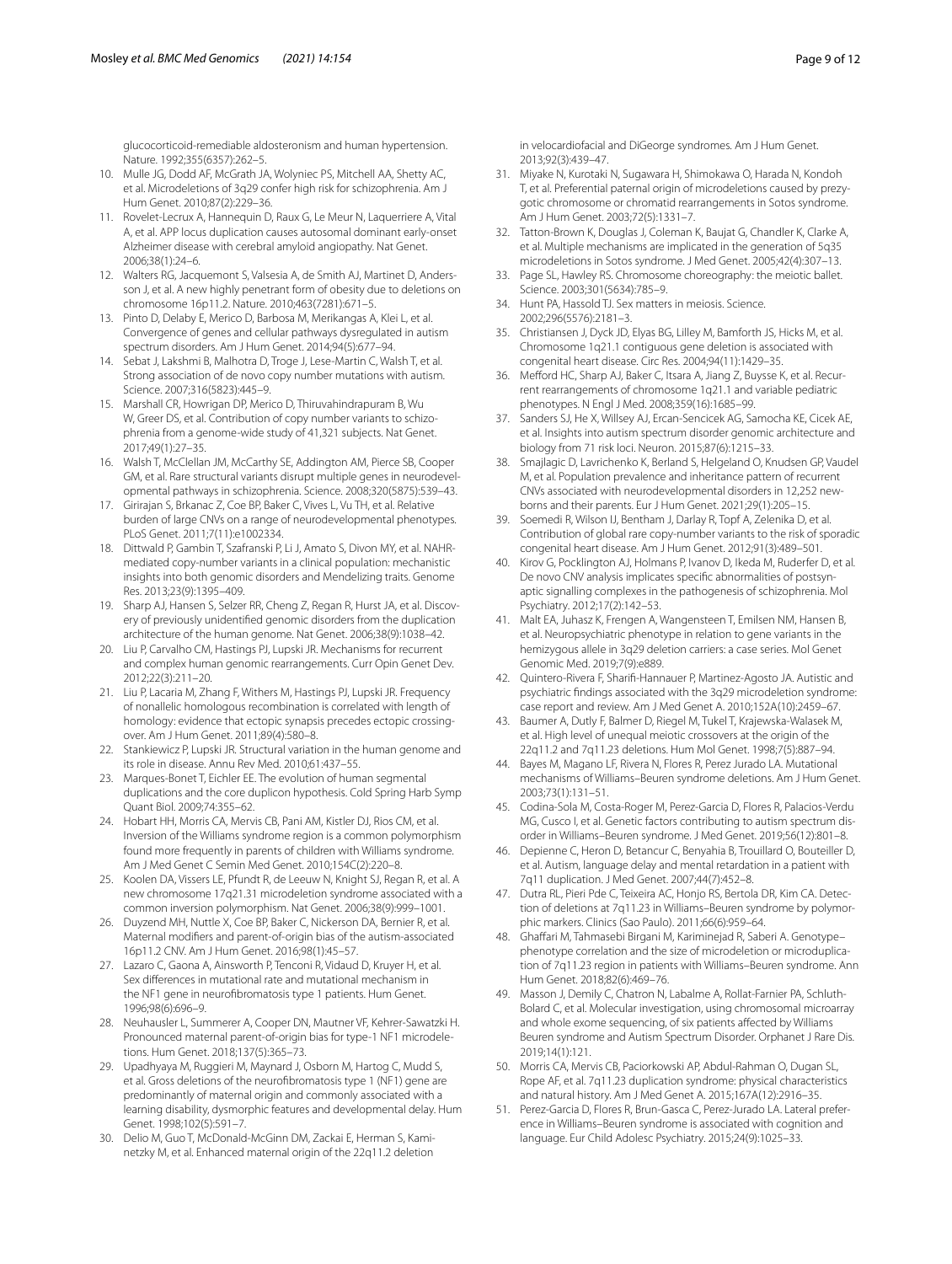- 52. Robinson WP, Waslynka J, Bernasconi F, Wang M, Clark S, Kotzot D, et al. Delineation of 7q11.2 deletions associated with Williams–Beuren syndrome and mapping of a repetitive sequence to within and to either side of the common deletion. Genomics. 1996;34(1):17–23.
- <span id="page-9-20"></span>53. Thomas NS, Durkie M, Potts G, Sandford R, Van Zyl B, Youings S, et al. Parental and chromosomal origins of microdeletion and duplication syndromes involving 7q11.23, 15q11-q13 and 22q11. Eur J Hum Genet. 2006;14(7):831–7.
- <span id="page-9-0"></span>54. Wu YQ, Sutton VR, Nickerson E, Lupski JR, Potocki L, Korenberg JR, et al. Delineation of the common critical region in Williams syndrome and clinical correlation of growth, heart defects, ethnicity, and parental origin. Am J Med Genet. 1998;78(1):82–9.
- <span id="page-9-1"></span>55. Barber JC, Rosenfeld JA, Foulds N, Laird S, Bateman MS, Thomas NS, et al. 8p23.1 duplication syndrome; common, confrmed, and novel features in six further patients. Am J Med Genet A. 2013;161A(3):487–500.
- <span id="page-9-2"></span>56. Shimokawa O, Miyake N, Yoshimura T, Sosonkina N, Harada N, Mizuguchi T, et al. Molecular characterization of del(8)(p23.1p23.1) in a case of congenital diaphragmatic hernia. Am J Med Genet A. 2005;136(1):49–51.
- <span id="page-9-3"></span>57. Wischmeijer A, Magini P, Giorda R, Gnoli M, Ciccone R, Cecconi L, et al. Olfactory receptor-related duplicons mediate a microdeletion at 11q13.2q13.4 associated with a syndromic phenotype. Mol Syndromol. 2011;1(4):176–84.
- <span id="page-9-4"></span>58. Sharp AJ, Mefford HC, Li K, Baker C, Skinner C, Stevenson RE, et al. A recurrent 15q13.3 microdeletion syndrome associated with mental retardation and seizures. Nat Genet. 2008;40(3):322–8.
- <span id="page-9-5"></span>59. Chen CP, Wang LK, Chern SR, Wu PS, Chen SW, Wu FT, et al. Prenatal diagnosis and molecular cytogenetic characterization of a chromosome 15q24 microdeletion. Taiwan J Obstet Gynecol. 2020;59(3):432–6.
- 60. Gao X, Gotway G, Rathjen K, Johnston C, Sparagana S, Wise CA. Genomic analyses of patients with unexplained early-onset scoliosis. Spine Deform. 2014;2(5):324–32.
- 61. Huynh MT, Lambert AS, Tosca L, Petit F, Philippe C, Parisot F, et al. 15q24.1 BP4–BP1 microdeletion unmasking paternally inherited functional polymorphisms combined with distal 15q24.2q24.3 duplication in a patient with epilepsy, psychomotor delay, overweight, ventricular arrhythmia. Eur J Med Genet. 2018;61(8):459–64.
- 62. McInnes LA, Nakamine A, Pilorge M, Brandt T, Jimenez Gonzalez P, Fallas M, et al. A large-scale survey of the novel 15q24 microdeletion syndrome in autism spectrum disorders identifes an atypical deletion that narrows the critical region. Mol Autism. 2010;1(1):5.
- 63. Mefford HC, Rosenfeld JA, Shur N, Slavotinek AM, Cox VA, Hennekam RC, et al. Further clinical and molecular delineation of the 15q24 microdeletion syndrome. J Med Genet. 2012;49(2):110–8.
- <span id="page-9-6"></span>64. Sharp AJ, Selzer RR, Veltman JA, Gimelli S, Gimelli G, Striano P, et al. Characterization of a recurrent 15q24 microdeletion syndrome. Hum Mol Genet. 2007;16(5):567–72.
- <span id="page-9-7"></span>65. Burgess T, Brown NJ, Stark Z, Bruno DL, Oertel R, Chong B, et al. Characterization of core clinical phenotypes associated with recurrent proximal 15q25.2 microdeletions. Am J Med Genet A. 2014;164A(1):77–86.
- 66. Palumbo O, Palumbo P, Palladino T, Stallone R, Miroballo M, Piemontese MR, et al. An emerging phenotype of interstitial 15q25.2 microdeletions: clinical report and review. Am J Med Genet A. 2012;158A(12):3182–9.
- <span id="page-9-8"></span>67. Wagenstaller J, Spranger S, Lorenz-Depiereux B, Kazmierczak B, Nathrath M, Wahl D, et al. Copy-number variations measured by singlenucleotide-polymorphism oligonucleotide arrays in patients with mental retardation. Am J Hum Genet. 2007;81(4):768–79.
- <span id="page-9-9"></span>68. Egolf LE, Vaksman Z, Lopez G, Rokita JL, Modi A, Basta PV, et al. Germline 16p11.2 microdeletion predisposes to neuroblastoma. Am J Hum Genet. 2019;105(3):658–68.
- <span id="page-9-18"></span>69. Karolak JA, Gambin T, Honey EM, Slavik T, Popek E, Stankiewicz P. A de novo 2.2 Mb recurrent 17q23.1q23.2 deletion unmasks novel putative regulatory non-coding SNVs associated with lethal lung hypoplasia and pulmonary hypertension: a case report. BMC Med Genomics. 2020;13(1):34.
- <span id="page-9-10"></span>70. Redaelli S, Maitz S, Crosti F, Sala E, Villa N, Spaccini L, et al. Refning the phenotype of recurrent rearrangements of chromosome 16. Int J Mol Sci. 2019;20(5):1–17.
- <span id="page-9-11"></span>71. Tabet AC, Pilorge M, Delorme R, Amsellem F, Pinard JM, Leboyer M, et al. Autism multiplex family with 16p11.2p12.2 microduplication syndrome
- <span id="page-9-12"></span>72. Greenberg F, Guzzetta V, Montes de Oca-Luna R, Magenis RE, Smith AC, Richter SF, et al. Molecular analysis of the Smith–Magenis syndrome: a possible contiguous-gene syndrome associated with del(17)(p11.2). Am J Hum Genet. 1991;49(6):1207–18.
- 73. Nakamine A, Ouchanov L, Jimenez P, Manghi ER, Esquivel M, Monge S, et al. Duplication of 17(p11.2p11.2) in a male child with autism and severe language delay. Am J Med Genet A. 2008;146A(5):636–43.
- 74. Potocki L, Shaw CJ, Stankiewicz P, Lupski JR. Variability in clinical phenotype despite common chromosomal deletion in Smith–Magenis syndrome [del(17)(p11.2p11.2)]. Genet Med. 2003;5(6):430–4.
- 75. Shaw CJ, Bi W, Lupski JR. Genetic proof of unequal meiotic crossovers in reciprocal deletion and duplication of 17p11.2. Am J Hum Genet. 2002;71(5):1072–81.
- <span id="page-9-13"></span>76. Yang SP, Bidichandani SI, Figuera LE, Juyal RC, Saxon PJ, Baldini A, et al. Molecular analysis of deletion (17)(p11.2p11.2) in a family segregating a 17p paracentric inversion: implications for carriers of paracentric inversions. Am J Hum Genet. 1997;60(5):1184–93.
- <span id="page-9-14"></span>77. Steinmann K, Kluwe L, Cooper DN, Brems H, De Raedt T, Legius E, et al. Copy number variations in the NF1 gene region are infrequent and do not predispose to recurrent type-1 deletions. Eur J Hum Genet. 2008;16(5):572–80.
- <span id="page-9-15"></span>78. Palumbo P, Antona V, Palumbo O, Piccione M, Nardello R, Fontana A, et al. Variable phenotype in 17q12 microdeletions: clinical and molecular characterization of a new case. Gene. 2014;538(2):373–8.
- <span id="page-9-16"></span>79. Digilio MC, Bernardini L, Capolino R, Digilio M, Dentici ML, Novelli A, et al. Hypopigmented skin patches in 17q21.31 microdeletion syndrome: expanding the spectrum of cutaneous fndings. Clin Dysmorphol. 2014;23(1):32–4.
- 80. Dubourg C, Sanlaville D, Doco-Fenzy M, Le Caignec C, Missirian C, Jaillard S, et al. Clinical and molecular characterization of 17q21.31 microdeletion syndrome in 14 French patients with mental retardation. Eur J Med Genet. 2011;54(2):144–51.
- 81. Grisart B, Willatt L, Destree A, Fryns JP, Rack K, de Ravel T, et al. 17q21.31 microduplication patients are characterised by behavioural problems and poor social interaction. J Med Genet. 2009;46(8):524–30.
- 82. Kirchhoff M, Bisgaard AM, Duno M, Hansen FJ, Schwartz M. A 17q21.31 microduplication, reciprocal to the newly described 17q21.31 microdeletion, in a girl with severe psychomotor developmental delay and dysmorphic craniofacial features. Eur J Med Genet. 2007;50(4):256–63.
- 83. Koolen DA, Sharp AJ, Hurst JA, Firth HV, Knight SJ, Goldenberg A, et al. Clinical and molecular delineation of the 17q21.31 microdeletion syndrome. J Med Genet. 2008;45(11):710–20.
- <span id="page-9-17"></span>84. Vlckova M, Hancarova M, Drabova J, Slamova Z, Koudova M, Alanova R, et al. Monozygotic twins with 17q21.31 microdeletion syndrome. Twin Res Hum Genet. 2014;17(5):405–10.
- <span id="page-9-19"></span>85. Karolak JA, Vincent M, Deutsch G, Gambin T, Cogne B, Pichon O, et al. Complex compound inheritance of lethal lung developmental disorders due to disruption of the TBX-FGF pathway. Am J Hum Genet. 2019;104(2):213–28.
- <span id="page-9-21"></span>86. Bassett AS, Marshall CR, Lionel AC, Chow EW, Scherer SW. Copy number variations and risk for schizophrenia in 22q11.2 deletion syndrome. Hum Mol Genet. 2008;17(24):4045–53.
- 87. Baumer A, Riegel M, Schinzel A. Non-random asynchronous replication at 22q11.2 favours unequal meiotic crossovers leading to the human 22q11.2 deletion. J Med Genet. 2004;41(6):413–20.
- 88. Brondum-Nielsen K, Christensen K. Chromosome 22q11 deletion and other chromosome aberrations in cases with cleft palate, congenital heart defects and/or mental disability. A survey based on the Danish Facial Cleft Register. Clin Genet. 1996;50(3):116–20.
- 89. Chakraborty D, Bernal AJ, Schoch K, Howard TD, Ip EH, Hooper SR, et al. Dysregulation of DGCR6 and DGCR6L: psychopathological outcomes in chromosome 22q11.2 deletion syndrome. Transl Psychiatry. 2012;2:e105.
- 90. Demczuk S, Levy A, Aubry M, Croquette MF, Philip N, Prieur M, et al. Excess of deletions of maternal origin in the DiGeorge/velo-cardiofacial syndromes. A study of 22 new patients and review of the literature. Hum Genet. 1995;96(1):9–13.
- 91. Fokstuen S, Arbenz U, Artan S, Dutly F, Bauersfeld U, Brecevic L, et al. 22q11.2 deletions in a series of patients with non-selective congenital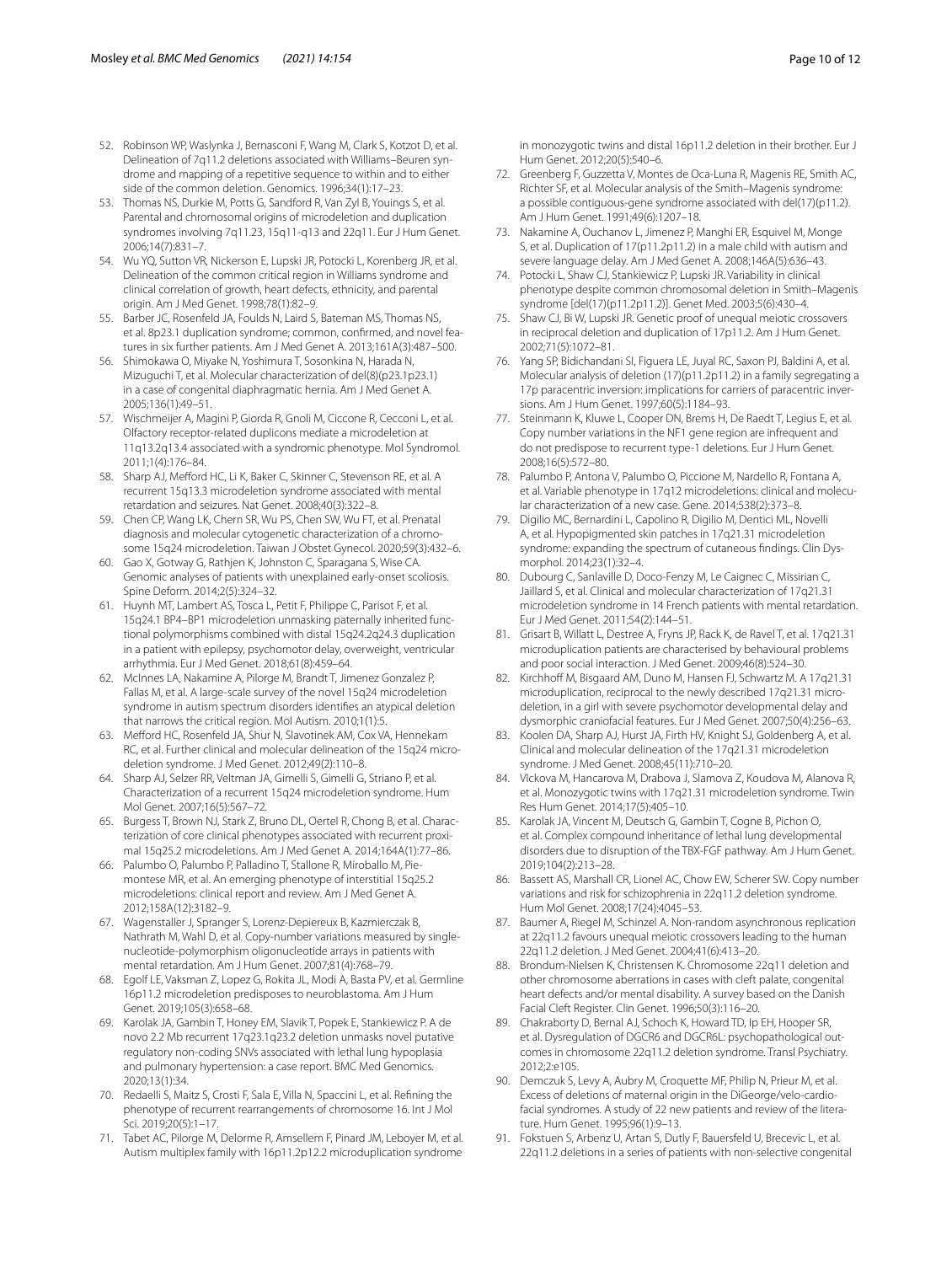heart defects: incidence, type of defects and parental origin. Clin Genet. 1998;53(1):63–9.

- 92. Glaser B, Mumme DL, Blasey C, Morris MA, Dahoun SP, Antonarakis SE, et al. Language skills in children with velocardiofacial syndrome (deletion 22q11.2). J Pediatr. 2002;140(6):753–8.
- 93. Guo T, Diacou A, Nomaru H, McDonald-McGinn DM, Hestand M, Demaerel W, et al. Deletion size analysis of 1680 22q11.2DS subjects identifes a new recombination hotspot on chromosome 22q11.2. Hum Mol Genet. 2018;27(7):1150–63.
- 94. Michaelovsky E, Gothelf D, Korostishevsky M, Frisch A, Burg M, Carmel M, et al. Association between a common haplotype in the COMT gene region and psychiatric disorders in individuals with 22q11.2DS. Int J Neuropsychopharmacol. 2008;11(3):351–63.
- 95. Molck MC, Vieira TP, Simioni M, Sgardioli IC, dos Santos AP, Xavier AC, et al. Distal 22q11.2 microduplication combined with typical 22q11.2 proximal deletion: a case report. Am J Med Genet A. 2015;167A(1):215–20.
- 96. Morrow B, Goldberg R, Carlson C, Das Gupta R, Sirotkin H, Collins J, et al. Molecular defnition of the 22q11 deletions in velo-cardio-facial syndrome. Am J Hum Genet. 1995;56(6):1391–403.
- 97. Saitta SC, Harris SE, Gaeth AP, Driscoll DA, McDonald-McGinn DM, Maisenbacher MK, et al. Aberrant interchromosomal exchanges are the predominant cause of the 22q11.2 deletion. Hum Mol Genet. 2004;13(4):417–28.
- 98. Saitta SC, Harris SE, McDonald-McGinn DM, Emanuel BS, Tonnesen MK, Zackai EH, et al. Independent de novo 22q11.2 deletions in frst cousins with DiGeorge/velocardiofacial syndrome. Am J Med Genet A. 2004;124A(3):313–7.
- 99. Sandrin-Garcia P, Abramides DV, Martelli LR, Ramos ES, Richieri-Costa A, Passos GA. Typical phenotypic spectrum of velocardiofacial syndrome occurs independently of deletion size in chromosome 22q11.2. Mol Cell Biochem. 2007;303(1–2):9–17.
- 100. Sandrin-Garcia P, Macedo C, Martelli LR, Ramos ES, Guion-Almeida ML, Richieri-Costa A, et al. Recurrent 22q11.2 deletion in a sibship suggestive of parental germline mosaicism in velocardiofacial syndrome. Clin Genet. 2002;61(5):380–3.
- 101. Vervoort L, Demaerel W, Rengifo LY, Odrzywolski A, Vergaelen E, Hestand MS, et al. Atypical chromosome 22q11.2 deletions are complex rearrangements and have diferent mechanistic origins. Hum Mol Genet. 2019;28(22):3724–33.
- <span id="page-10-0"></span>102. Vittorini S, Sacchelli M, Iascone MR, Collavoli A, Storti S, Giusti A, et al. Molecular characterization of chromosome 22 deletions by short tandem repeat polymorphism (STRP) in patients with conotruncal heart defects. Clin Chem Lab Med. 2001;39(12):1249–58.
- <span id="page-10-1"></span>103. Murphy MM, Lindsey Burrell T, Cubells JF, Espana RA, Gambello MJ, Goines KCB, et al. Study protocol for The Emory 3q29 Project: evaluation of neurodevelopmental, psychiatric, and medical symptoms in 3q29 deletion syndrome. BMC Psychiatry. 2018;18(1):183.
- <span id="page-10-2"></span>104. Chang CC, Chow CC, Tellier LC, Vattikuti S, Purcell SM, Lee JJ. Secondgeneration PLINK: rising to the challenge of larger and richer datasets. Gigascience. 2015;4:7.
- <span id="page-10-3"></span>105. Team RC. R: a language and environment for statistical computing. Vienna: Team RC; 2014.
- <span id="page-10-4"></span>106. Halldorsson BV, Palsson G, Stefansson OA, Jonsson H, Hardarson MT, Eggertsson HP, et al. Characterizing mutagenic effects of recombination through a sequence-level genetic map. Science. 2019;363(6425):eaau1043.
- <span id="page-10-5"></span>107. McDonald-McGinn DM, Hain HS, Emanuel BS, Zackai EH, et al. 22q11.2 deletion syndrome. In: Adam MP, Ardinger HH, Pagon RA, Wallace SE, Bean LJH, Mirzaa G, et al., editors. GeneReviews((R)). University of Washington; 1993.
- <span id="page-10-6"></span>108. Broman KW, Murray JC, Sheffield VC, White RL, Weber JL. Comprehensive human genetic maps: individual and sex-specifc variation in recombination. Am J Hum Genet. 1998;63(3):861–9.
- <span id="page-10-7"></span>109. Sharp AJ, Cheng Z, Eichler EE. Structural variation of the human genome. Nature Rev Genet. 2006;7:85–97.
- <span id="page-10-8"></span>110. Eichler EE. Masquerading repeats: paralogous pitfalls of the human genome. Genome Res. 1998;8(8):758–62.
- <span id="page-10-9"></span>111. Lam ET, Hastie A, Lin C, Ehrlich D, Das SK, Austin MD, et al. Genome mapping on nanochannel arrays for structural variation analysis and sequence assembly. Nat Biotechnol. 2012;30(8):771–6.
- 112. Levy-Sakin M, Pastor S, Mostovoy Y, Li L, Leung AKY, McCafrey J, et al. Genome maps across 26 human populations reveal population-specifc patterns of structural variation. Nat Commun. 2019;10(1):1025.
- <span id="page-10-10"></span>113. Mak AC, Lai YY, Lam ET, Kwok TP, Leung AK, Poon A, et al. Genome-wide structural variation detection by genome mapping on nanochannel arrays. Genetics. 2016;202(1):351–62.
- <span id="page-10-11"></span>114. Demaerel W, Mostovoy Y, Yilmaz F, Vervoort L, Pastor S, Hestand MS, et al. The 22q11 low copy repeats are characterized by unprecedented size and structural variability. Genome Res. 2019;29(9):1389–401.
- <span id="page-10-12"></span>115. Agarwal I, Przeworski M. Signatures of replication timing, recombination, and sex in the spectrum of rare variants on the human X chromosome and autosomes. Proc Natl Acad Sci U S A. 2019;116(36):17916–24.
- <span id="page-10-18"></span>116. Chowdhury R, Bois PR, Feingold E, Sherman SL, Cheung VG. Genetic analysis of variation in human meiotic recombination. PLoS Genet. 2009;5(9):e1000648.
- <span id="page-10-14"></span>117. Coop G, Wen X, Ober C, Pritchard JK, Przeworski M. High-resolution mapping of crossovers reveals extensive variation in fne-scale recombination patterns among humans. Science. 2008;319(5868):1395–8.
- <span id="page-10-13"></span>118. Kong A, Gudbjartsson DF, Sainz J, Jonsdottir GM, Gudjonsson SA, Richardsson B, et al. A high-resolution recombination map of the human genome. Nat Genet. 2002;31(3):241–7.
- <span id="page-10-15"></span>119. Crown KN, Miller DE, Sekelsky J, Hawley RS. Local inversion heterozygosity alters recombination throughout the genome. Curr Biol. 2018;28(18):2984-90.e3.
- <span id="page-10-16"></span>120. Kong A, Thorleifsson G, Gudbjartsson DF, Masson G, Sigurdsson A, Jonasdottir A, et al. Fine-scale recombination rate diferences between sexes, populations and individuals. Nature. 2010;467(7319):1099–103.
- <span id="page-10-17"></span>121. Kong A, Thorleifsson G, Stefansson H, Masson G, Helgason A, Gudbjartsson DF, et al. Sequence variants in the RNF212 gene associate with genome-wide recombination rate. Science. 2008;319(5868):1398–401.
- <span id="page-10-19"></span>122. Antonacci F, Kidd JM, Marques-Bonet T, Ventura M, Siswara P, Jiang Z, et al. Characterization of six human disease-associated inversion polymorphisms. Hum Mol Genet. 2009;18(14):2555–66.
- <span id="page-10-20"></span>123. Puig M, Casillas S, Villatoro S, Caceres M. Human inversions and their functional consequences. Brief Funct Genomics. 2015;14(5):369–79.
- <span id="page-10-21"></span>124. Osborne LR, Li M, Pober B, Chitayat D, Bodurtha J, Mandel A, et al. A 1.5 million-base pair inversion polymorphism in families with Williams– Beuren syndrome. Nat Genet. 2001;29(3):321–5.
- <span id="page-10-22"></span>125. Rao PN, Li W, Vissers LE, Veltman JA, Ophoff RA. Recurrent inversion events at 17q21.31 microdeletion locus are linked to the MAPT H2 haplotype. Cytogenet Genome Res. 2010;129(4):275–9.
- <span id="page-10-23"></span>126. Gimelli G, Pujana MA, Patricelli MG, Russo S, Giardino D, Larizza L, et al. Genomic inversions of human chromosome 15q11-q13 in mothers of Angelman syndrome patients with class II (BP2/3) deletions. Hum Mol Genet. 2003;12(8):849–58.
- <span id="page-10-24"></span>127. Visser R, Shimokawa O, Harada N, Kinoshita A, Ohta T, Niikawa N, et al. Identifcation of a 3.0-kb major recombination hotspot in patients with Sotos syndrome who carry a common 1.9-Mb microdeletion. Am J Hum Genet. 2005;76(1):52–67.
- <span id="page-10-25"></span>128. Antonarakis SE, Rossiter JP, Young M, Horst J, de Moerloose P, Sommer SS, et al. Factor VIII gene inversions in severe hemophilia A: results of an international consortium study. Blood. 1995;86(6):2206–12.
- 129. Tam E, Young EJ, Morris CA, Marshall CR, Loo W, Scherer SW, et al. The common inversion of the Williams–Beuren syndrome region at 7q11.23 does not cause clinical symptoms. Am J Med Genet A. 2008;146A(14):1797–806.
- <span id="page-10-26"></span>130. Zody MC, Jiang Z, Fung HC, Antonacci F, Hillier LW, Cardone MF, et al. Evolutionary toggling of the MAPT 17q21.31 inversion region. Nat Genet. 2008;40(9):1076–83.
- <span id="page-10-27"></span>131. Giner-Delgado C, Villatoro S, Lerga-Jaso J, Gaya-Vidal M, Oliva M, Castellano D, et al. Evolutionary and functional impact of common polymorphic inversions in the human genome. Nat Commun. 2019;10(1):4222.
- <span id="page-10-28"></span>132. Hehir-Kwa JY, Rodriguez-Santiago B, Vissers LE, de Leeuw N, Pfundt R, Buitelaar JK, et al. De novo copy number variants associated with intellectual disability have a paternal origin and age bias. J Med Genet. 2011;48(11):776–8.
- 133. Kloosterman WP, Francioli LC, Hormozdiari F, Marschall T, Hehir-Kwa JY, Abdellaoui A, et al. Characteristics of de novo structural changes in the human genome. Genome Res. 2015;25(6):792–801.
- <span id="page-10-29"></span>134. Ma R, Deng L, Xia Y, Wei X, Cao Y, Guo R, et al. A clear bias in parental origin of de novo pathogenic CNVs related to intellectual disability,